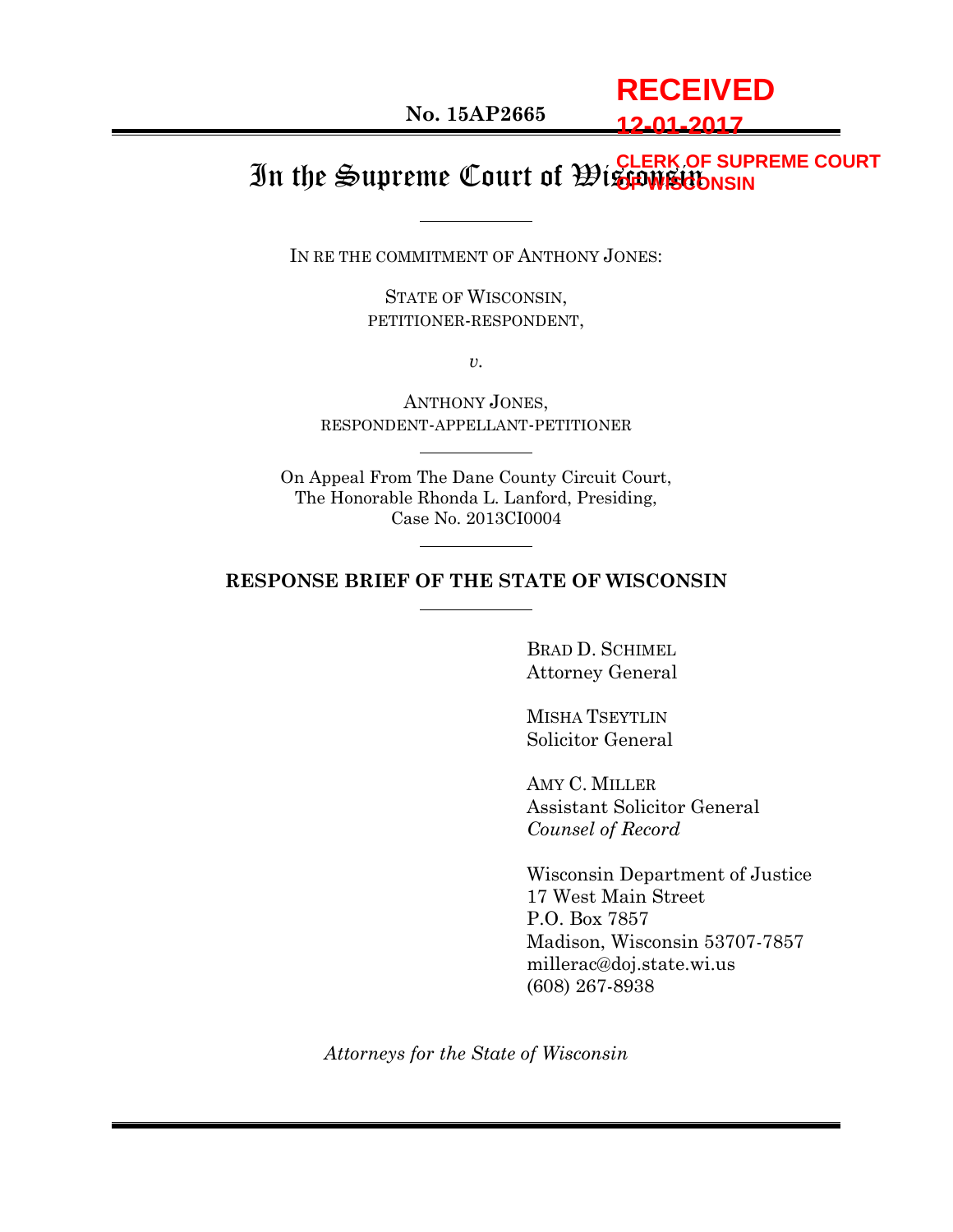# **TABLE OF CONTENTS**

| Ι. |                                                                                                  |
|----|--------------------------------------------------------------------------------------------------|
|    |                                                                                                  |
|    |                                                                                                  |
|    |                                                                                                  |
|    |                                                                                                  |
| L. | The Circuit Court Properly Denied Jones' Motion To<br>Exclude Expert Testimony Regarding Certain |
|    | A. The Circuit Court Applied The Proper Legal                                                    |
|    | B. The Circuit Court Did Not Erroneously Exercise<br>Its Discretion In Applying The Proper Legal |
|    |                                                                                                  |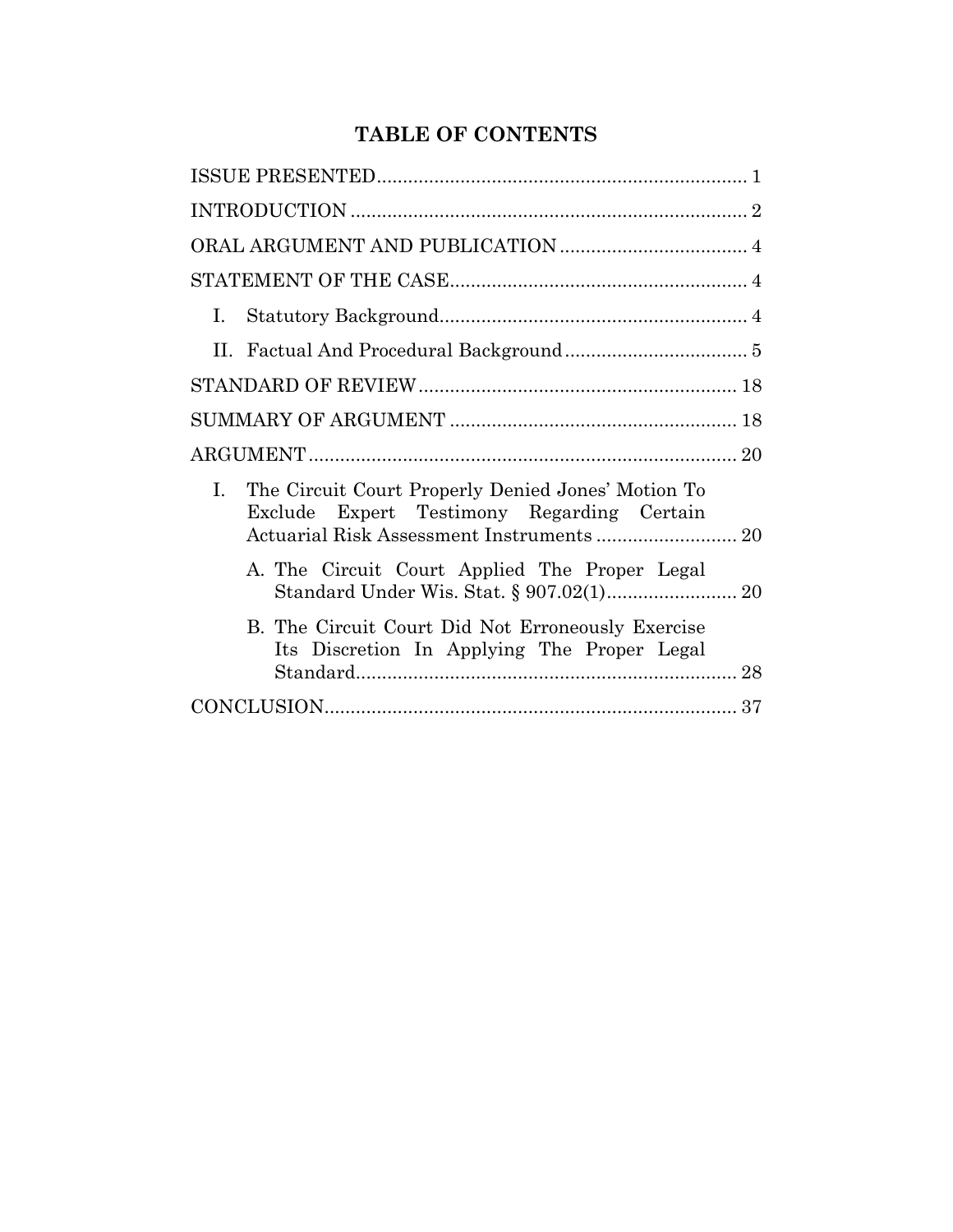# **TABLE OF AUTHORITIES**

### **Cases**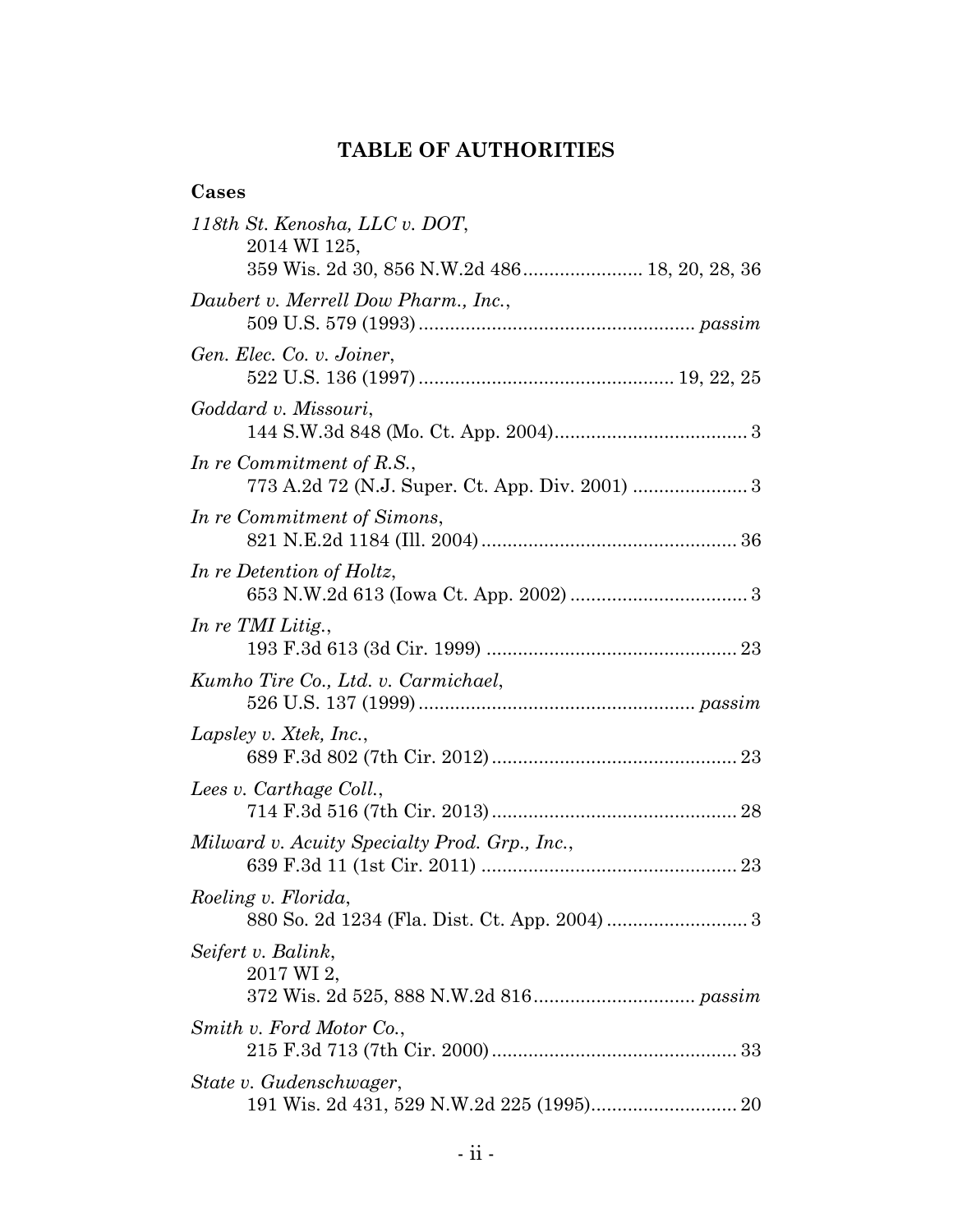| State v. Kandutsch,<br>2011 WI 78,                                                                |
|---------------------------------------------------------------------------------------------------|
| 336 Wis. 2d 478, 799 N.W.2d 865 4, 18, 26, 28                                                     |
| United States v. Bonds,                                                                           |
| United States v. Phillips,                                                                        |
| United States v. Shields,                                                                         |
| <b>Statutes</b>                                                                                   |
|                                                                                                   |
|                                                                                                   |
|                                                                                                   |
|                                                                                                   |
|                                                                                                   |
|                                                                                                   |
| <b>Other Authorities</b>                                                                          |
| Fed. R. Evid. 702 Advisory Committee's Note to 2000                                               |
| Wis. S. Amend. Memorandum, 2011 Jan. Spec. Sess. S.B. 1 5                                         |
| <b>Treatises</b>                                                                                  |
| 1 David L. Faigman, et al., Mod. Sci. Evid.                                                       |
| Dana G. Deaton, The Daubert Challenge to the<br>Admissibility of Scientific Evidence, 60 Am. Jur. |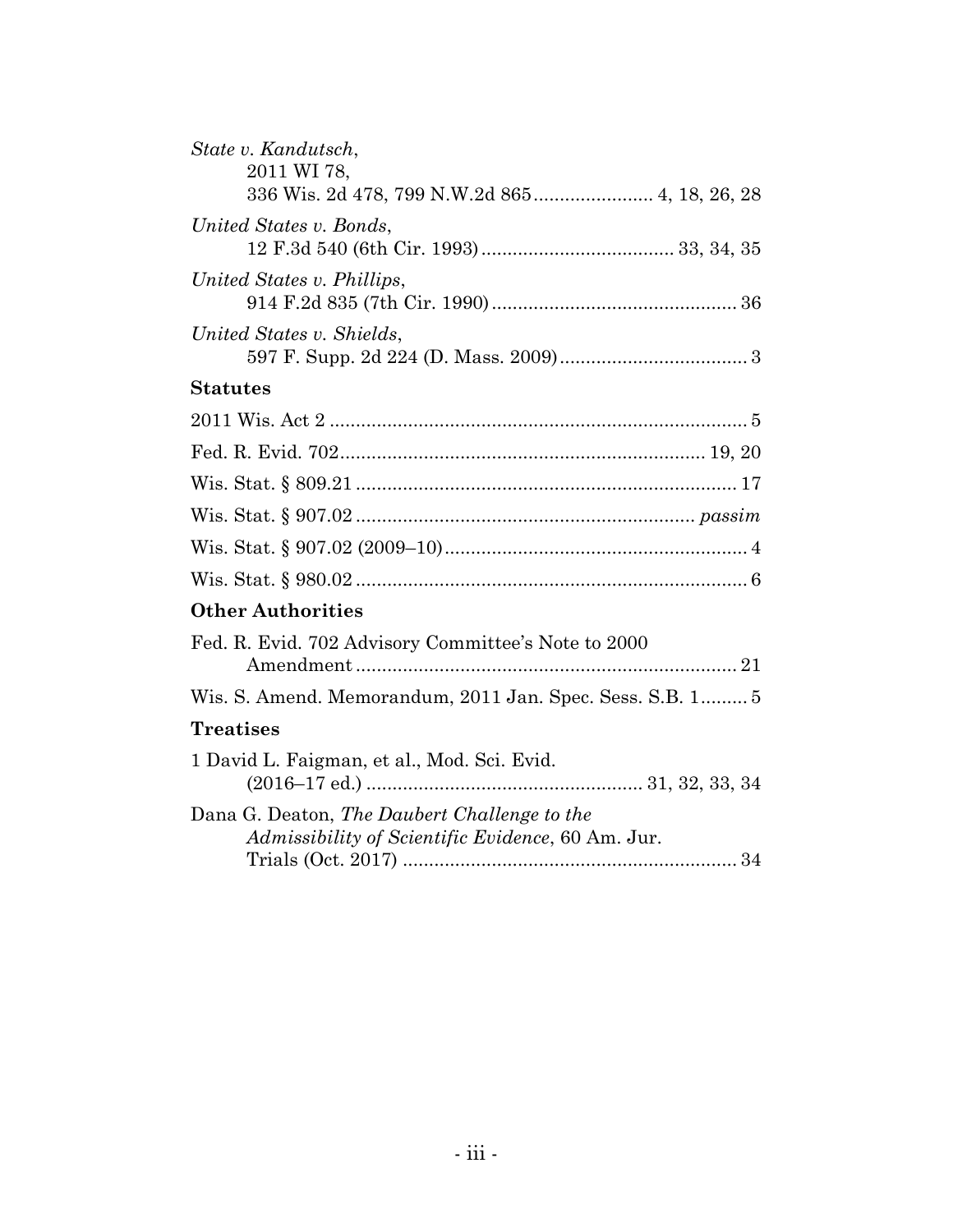# **ISSUE PRESENTED**

1. Whether expert testimony regarding two actuarial risk assessment instruments was admissible under Wis. Stat. § 907.02(1).

The circuit court and Court of Appeals answered yes.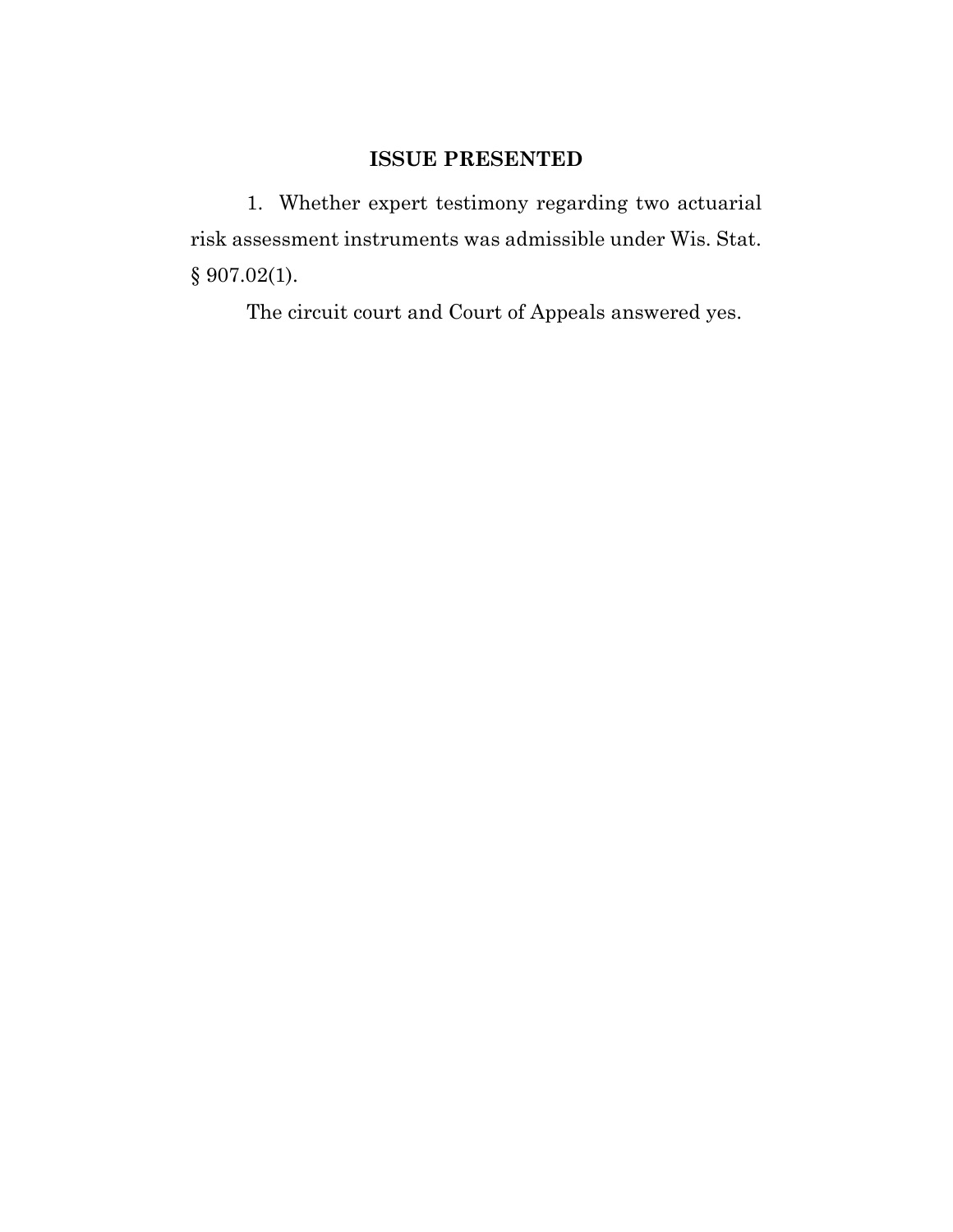#### **INTRODUCTION**

In civil commitment cases for sexually violent persons, expert evaluators commonly use actuarial risk assessment instruments to assist in their evaluations of future dangerousness. Experts in the field created these instruments using well-known statistical techniques, and these and other experts have used, reviewed, debated, tested, and revised these instruments for decades.

Anthony Jones received a prison sentence of over ten years as a result of convictions for multiple sexually violent crimes. Near the end of his prison term, the State petitioned to commit Jones as a sexually violent person and supported its position at trial with the testimony of two expert witnesses. The jury ultimately voted to commit Jones. Jones claims that he should be granted a new trial because the court should not have admitted expert testimony regarding two of the actuarial risk assessment instruments that one of the State's experts utilized. Jones alleges that these instruments are no longer reliable and thus inadmissible under Wis. Stat. § 907.02(1) because they are subject to various criticisms. But Jones misunderstands the role of a circuit court under Section 907.02(1), which adopted the standard from *Daubert v. Merrell Dow Pharmaceuticals, Inc.*, 509 U.S. 579 (1993). Under that standard, a circuit court must simply determine whether the scientific method at issue is "reliable": that is, "based upon sufficient facts or data," "the product of reliable principles and methods," and the expert "applied the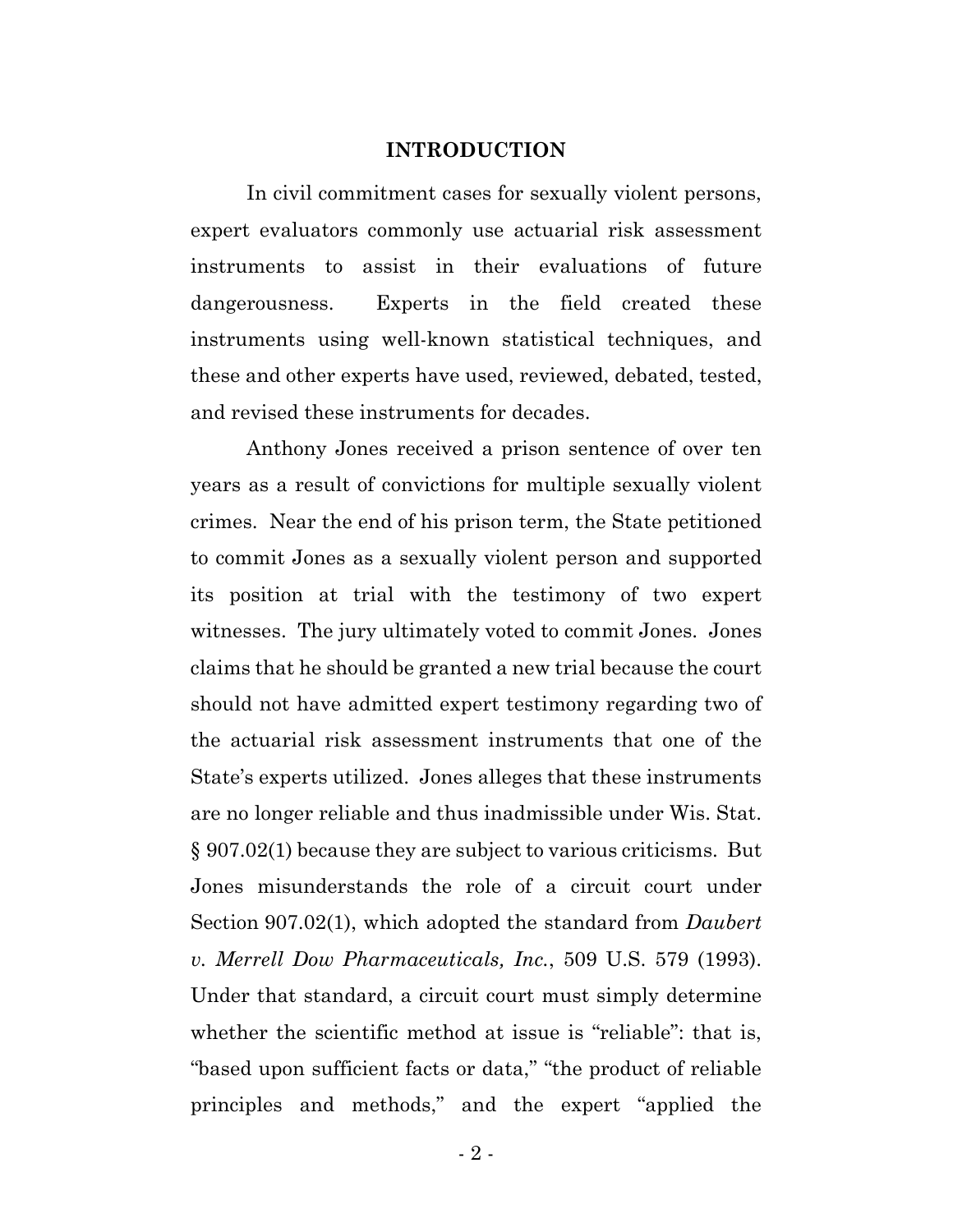principles and methods reliably to the facts of the case." Wis. Stat. § 907.02(1). A method's overall correctness and the weight to be accorded the method are issues for the jury, not issues of admissibility.

The circuit court here concluded that the two disputed actuarial risk assessment instruments—the Minnesota Sex Offender Screening Tool-Revised (MnSOST-R) and Rapid Risk Assessment Sex Offender Recidivism (RRASOR) satisfied Section 907.02(1), after applying the proper legal standard. That decision is consistent with decisions of courts around the country regarding these same actuarial risk assessment techniques. In particular, courts agree that testimony regarding the MnSOST-R and/or RRASOR is admissible under various evidentiary standards, including *Daubert* and even the stringent *Frye* standard.<sup>1</sup> *See, e.g.*, *United States v. Shields*, 597 F. Supp. 2d 224, 236 n.18 (D. Mass. 2009); *Goddard v. Missouri*, 144 S.W.3d 848, 851–53 (Mo. Ct. App. 2004); *Roeling v. Florida*, 880 So. 2d 1234, 1239– 40 (Fla. Dist. Ct. App. 2004); *In re Detention of Holtz*, 653 N.W.2d 613, 616–19 (Iowa Ct. App. 2002); *In re Commitment of R.S.*, 773 A.2d 72, 95–97 (N.J. Super. Ct. App. Div. 2001) (discussing numerous cases). Indeed, neither the parties nor the courts below were able to find a single case in which these

<sup>&</sup>lt;sup>1</sup> This "austere standard" requires an expert's methods to have gained "general acceptance" in order for their testimony to be admissible. *Daubert*, 509 U.S. at 588–89 (describing *Frye v. United States*, 293 F. 1013 (D.C. Cir. 1923)).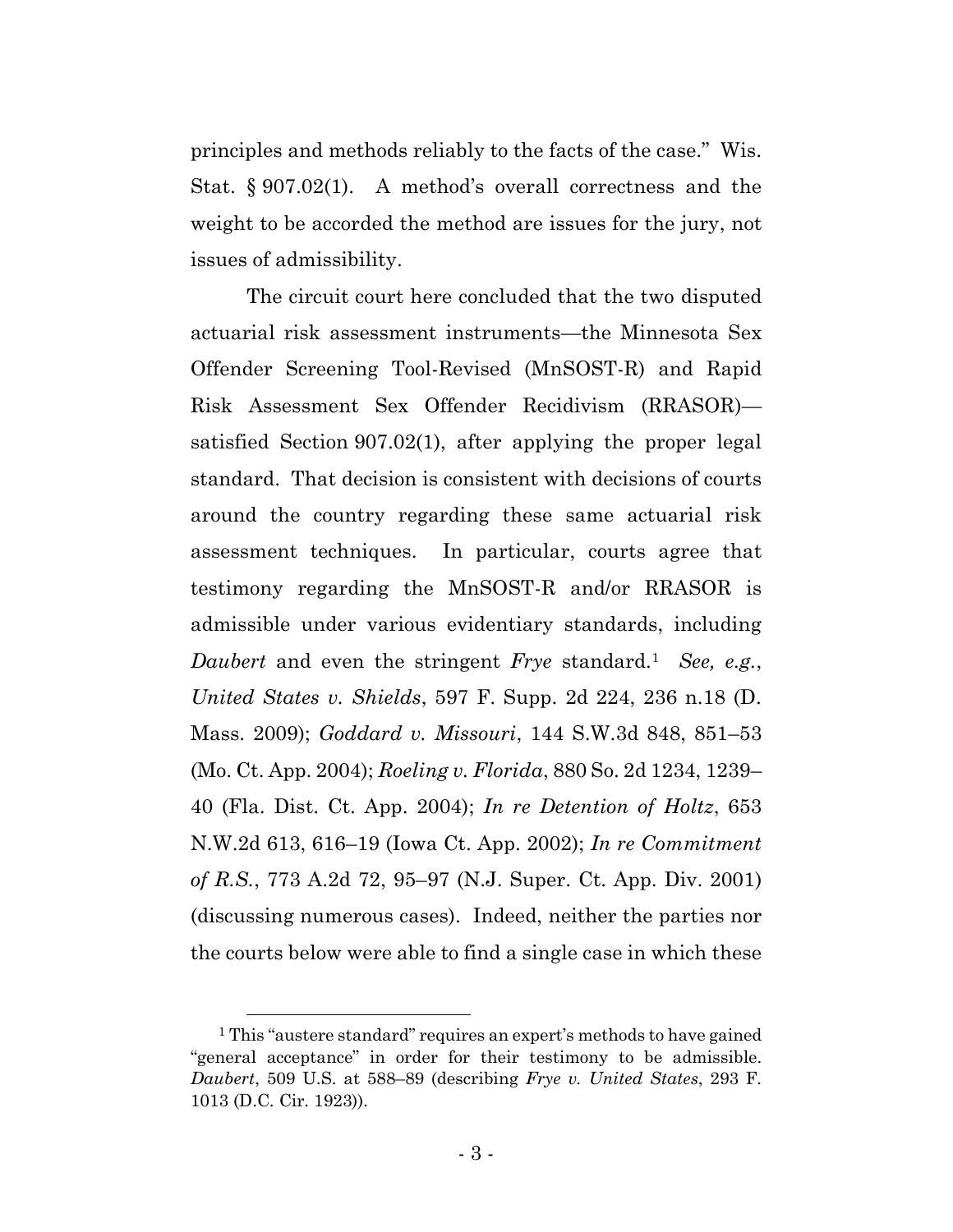instruments were excluded in such a challenge. *See* R.24:1– 9; R.65:49; Opening Br. 1–15; Pet. for Review, *In re Commitment of Jones*, No. 15AP2665 (Wis. May 10, 2017); Reply Br., *In re Commitment of Jones*, No. 15AP2665 (Wis. Ct. App. July 25, 2016); Br. of Appellant, *In re Commitment of Jones*, No. 15AP2665 (Wis. Ct. App. March 21, 2016). The circuit court's decision admitting these instruments follows this nationwide-consensus approach and should be affirmed.

#### **ORAL ARGUMENT AND PUBLICATION**

By granting the petition for review, this Court has indicated that the case is appropriate for oral argument and publication.

#### **STATEMENT OF THE CASE**

#### **I. Statutory Background**

Before 2011, Wisconsin courts applied a simple relevancy test to determine the admissibility of expert testimony. *See* Wis. Stat. § 907.02 (2009–10); *State v. Kandutsch*, 2011 WI 78, ¶ 26, 336 Wis. 2d 478, 799 N.W.2d 865.Under this approach, expert evidence was admissible if the witness was qualified and the testimony "would help the trier of fact understand the evidence or determine a fact at issue." *Id.*

In 2011, the Legislature amended Wis. Stat. § 907.02 to "adopt the *Daubert* reliability standard embodied in Federal Rule of Evidence 702." *Kandutsch*, 2011 WI 78, ¶ 26 n.7. The Legislature created Section 907.02(1) with "language [ ]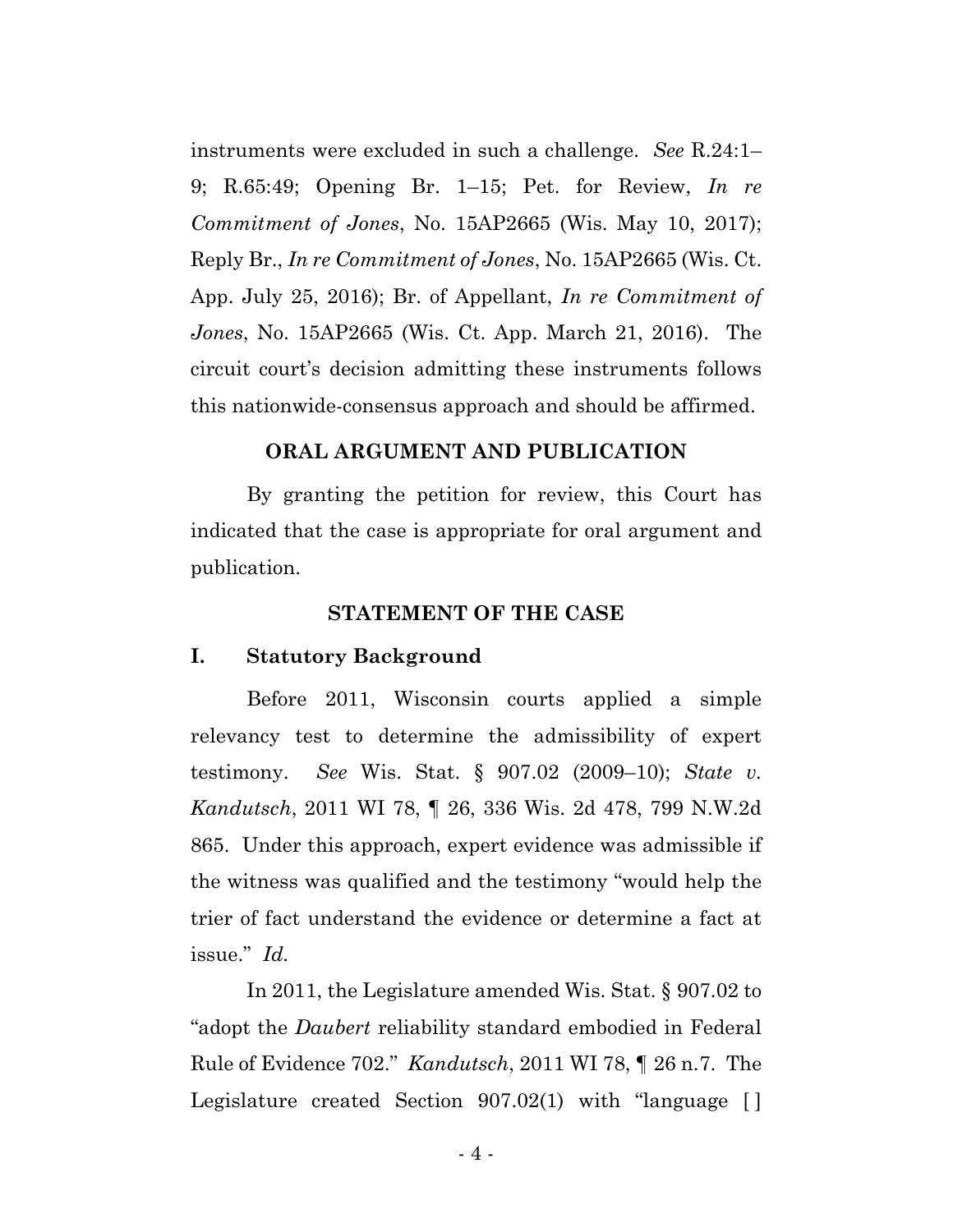identical to the language of Rule 702 of the Federal Rules of Evidence." Wis. S. Amend. Memorandum, 2011 Jan. Spec. Sess. S.B. 1; *see* 2011 Wis. Act 2, § 34m. Now, in order to be admissible, a qualified expert's testimony must not only be helpful, it must also be reliable—i.e., "based upon sufficient facts or data" and "the product of reliable principles and methods," and the expert must have "applied the principles and methods reliably to the facts of the case." Wis. Stat. § 907.02(1). The trial court must be satisfied by a preponderance of the evidence that the testimony meets these requirements. *See Seifert v. Balink*, 2017 WI 2, ¶ 58, 372 Wis. 2d 525, 888 N.W.2d 816 (lead op.); *id.* ¶ 224 (Gableman, J., concurring in the judgment).

#### **II. Factual And Procedural Background**

A. On November 29, 1993, Jones pleaded no contest to three counts of Second Degree Sexual Assault/Use of Force, a sexually violent offense, and received a sentence of 15 years' probation. R.1:1; R.43, Ex. 3. Eight years later, the State revoked Jones' probation after a neighbor reported that Jones had sexually assaulted him while threatening him with a knife. R.1:1; R.43, Ex. 14. Jones received a sentence of ten years' imprisonment, to run consecutive to parole revocation, making his mandatory release date August 15, 2013. R.1:1– 2; R.43, Exs. 4, 14.

B. Prior to Jones' release, the State petitioned to civilly commit him as a sexually violent person pursuant to Wis.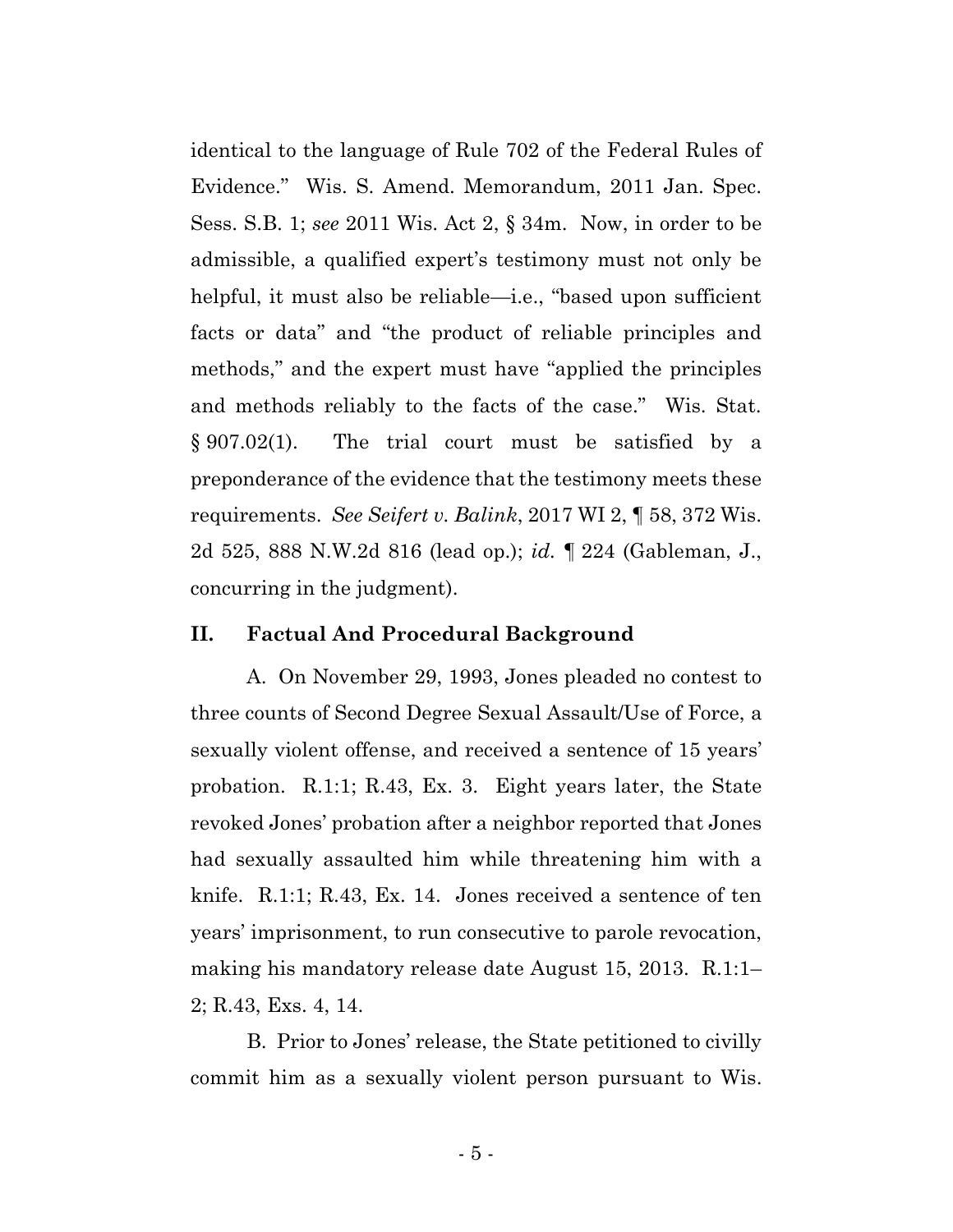Stat. § 980.02. R.1. The State based its petition upon a report of Dr. Anthony Jurek, a licensed psychologist employed by the Wisconsin Department of Corrections. R.1:2. Dr. Jurek opined that Jones suffered from Antisocial Personality Disorder, a mental disorder that predisposed him to engage in sexually violent acts and caused him difficulty in controlling his behavior, and that "this mental disorder makes it more likely than not that [Jones] will engage in acts of sexual violence." R.1:9; *see* Wis. Stat. § 980.02(2).

In conducting his analysis of Jones, Dr. Jurek relied on various sources of information, including "[r]ecords from the Department of Corrections, police records, [and Jones'] history under [government] supervision." R.64:15, 19. Doctor Jurek utilized various actuarial risk assessment tools to compare this and other information regarding Jones with information gathered from other sexually violent offenders. *See* R.64:17–18. Doctor Jurek considered, among other things, the results of these actuarial comparisons, Jones' extensive criminal history, "social history, [ ] mental status, substance abuse history, sexual history, and treatment history" in reaching his conclusions about Jones' mental health and likelihood of reoffending. R.2, Ex. 4; R.64:15, 17– 18. After the circuit court found probable cause to believe that Jones fit the definition of a "sexually violent person within the meaning of Wis. Stat. § 980.01(7)," R.5:1, both Jones and the State requested a jury trial on the issue, R.7; R.8.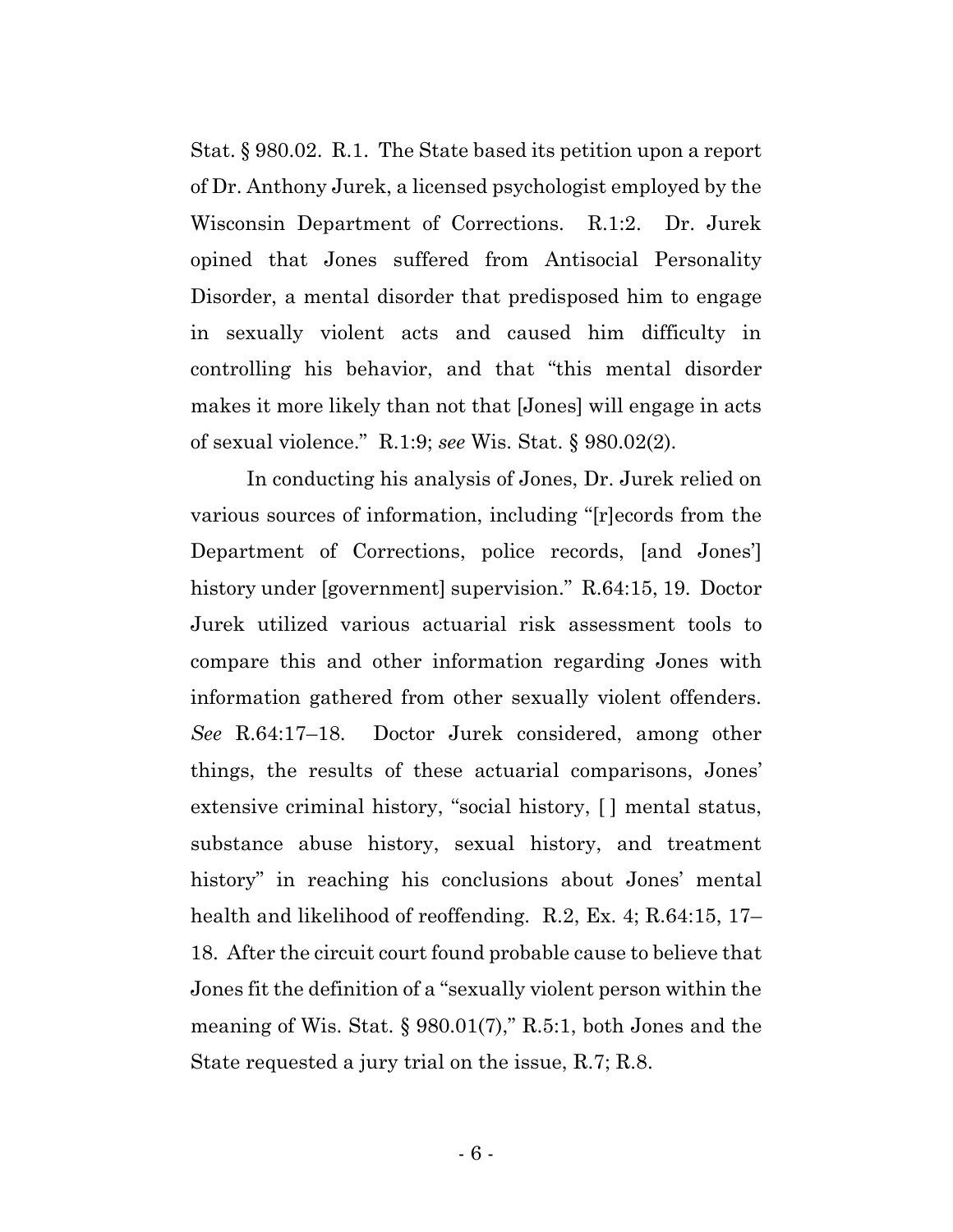C. Prior to trial, Jones moved to bar "any and all expert testimony pertaining to [certain] actuarial risk assessments," namely, the MnSOST-R, the RRASOR, and the Static 99. R.24:1. Jones claimed that the instruments—not the proffered testimony—were "not based on sufficient facts or data,  $\lceil \cdot \rceil$  not the product of reliable principles and methods, and [had] not been applied reliably to the facts of this case." R.24:1.2 In particular, Jones claimed that the instruments "have obsolete norms and fail to adequately take into account the correlation between age and recidivism risk," and are therefore "antiquated" and "unreliable." R.24:1, 5–6. The State responded to Jones' motion, contending, among other things, that the tools are each "sufficiently the product of reliable fact-gathering and statistical analysis [and] meet the standard for admission under Wis. Stat. § (Rule) 907.02(1)," and that "complaints about their effectiveness and continued utility should be tested via the traditional avenues of cross-

 $2$  The legal standard under Section  $907.02(1)$  is whether the expert's "*testimony* is based upon sufficient facts or data" and whether "the *testimony* is the product of reliable principles and methods." Wis. Stat. § 907.02(1) (emphases added). Jones' challenge, although originally framed as challenging whether the *instruments* are based on sufficient facts or data and are the product of reliable principles and methods, is properly framed as a challenge to whether the instruments are generally reliable, such that an expert's testimony based on those instruments is the product of reliable principles and methods. Jones' counsel clarified this at the motion hearing. R.64:5–6; R.65:41 ("The issue here is whether or not the [MnSOST-R], the [RRASOR], and the Static 99 are reliable and valid.").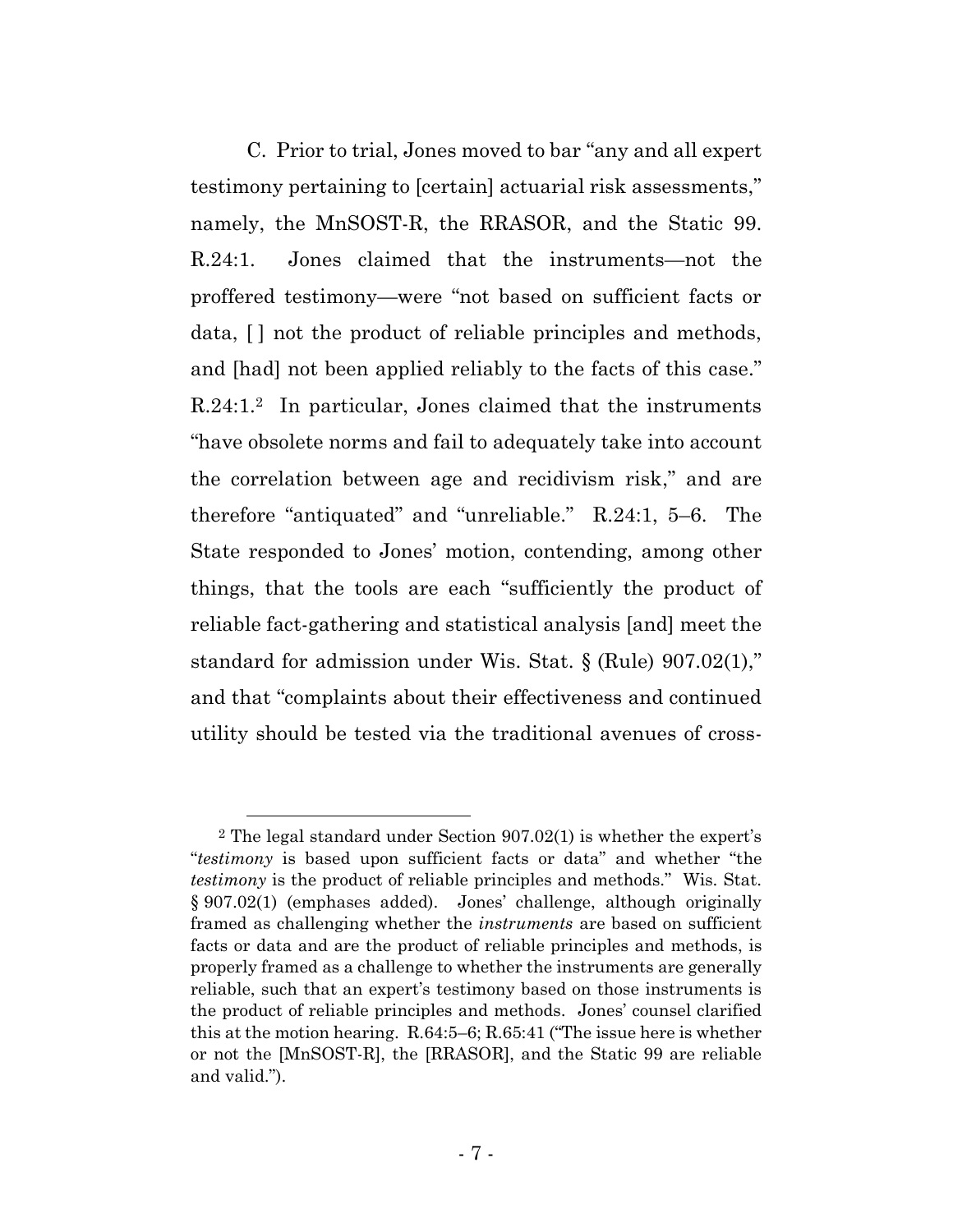examination and the presentation of contrary evidence."  $R.30:1-2.$ 

The court held a two-day hearing on the issue of whether expert testimony pertaining to these actuarial tools was admissible under Section 907.02(1). R.64; R.65. The court heard from three expert witnesses: two expert state evaluators who had both evaluated Jones, Dr. Jurek and Dr. Allen, *see* R.64:98, 103–05, testified for the State, and Dr. Wollert, <sup>3</sup> a clinical forensic psychologist licensed in Oregon and Washington, testified for Jones, R.64; R.65. At the beginning of the hearing, counsel for Jones clarified that he was not challenging the qualifications of the State's experts, Dr. Jurek and Dr. Allen, nor was he challenging the use of "actuarial instruments generally," but was instead merely challenging the three specific instruments listed in his motion. R.64:5–6.

Doctor Jurek testified first, explaining that actuarial risk assessments are "the use of particular demographic variables [to] score a particular individual on, and then compare their score to individuals in a sample population who have a known rate of recidivism." R.64:18. The risk assessment tools do not predict how likely a particular person is to reoffend, they merely provide a comparison of the individual's data with different sample groups. R.64:24.

<sup>3</sup> The transcript mistakenly refers to Jones' expert as Dr. Waller. R.65:2–3; *see* R.25 (affidavit of Dr. Richard Wollert).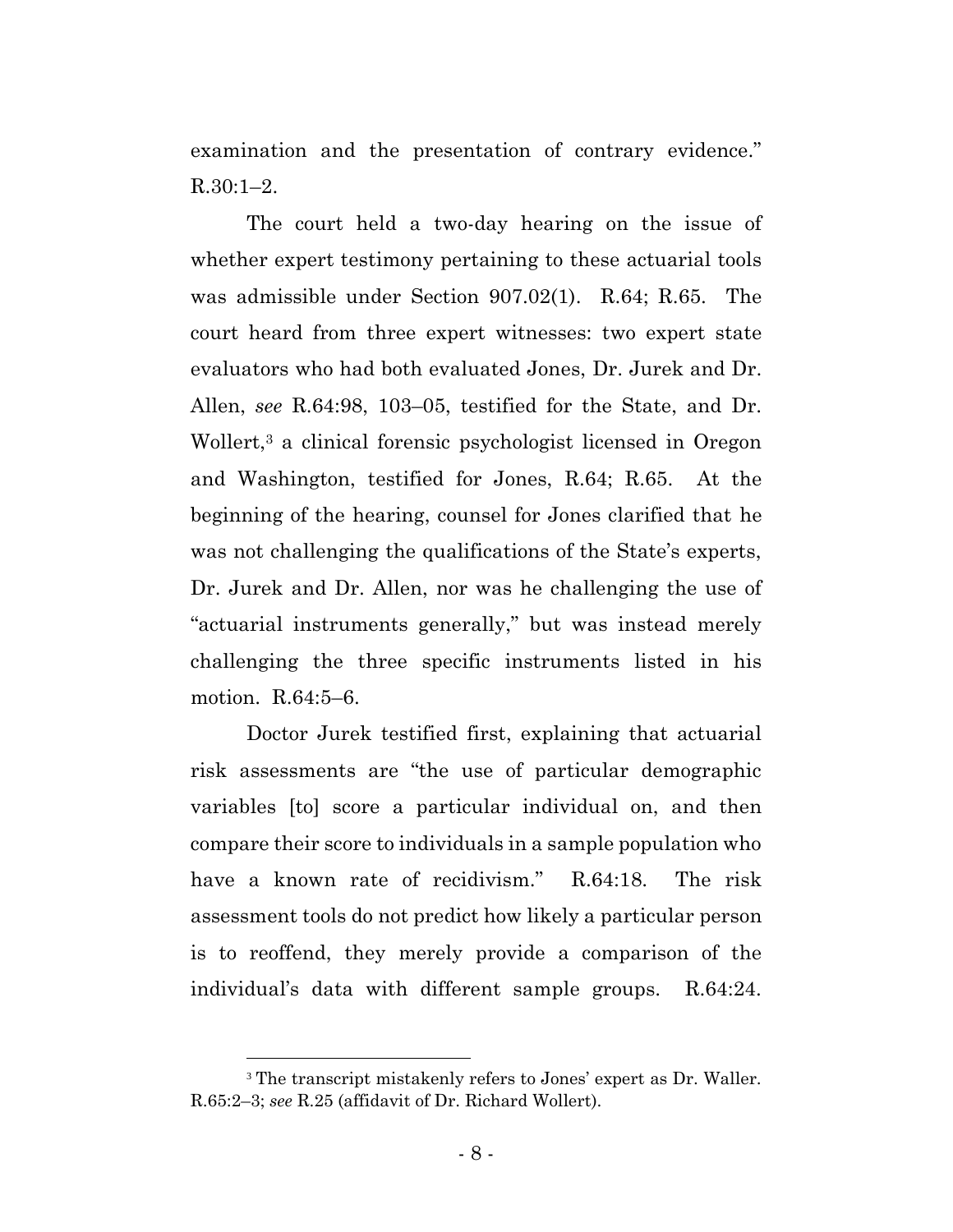Experts use actuarial risk assessment instruments because their use makes it "more likely" that an evaluator will "make a correct decision as to whether [a] person will [or will] not reoffend." R.64:19–20. However, when using the instruments, it is important for experts "to know how the instruments were normed, what kind of population was used to derive them, . . . how to apply them and what it means when you get an answer out of them," R.64:20, because "[e]very instrument has limitations," R.64:22; *see also*  R.64:41–42.

Doctor Jurek testified that there are more than ten different instruments in existence for risk assessment in cases of sexually violent persons, and that different experts "prefer to use different instruments," R.64:20–21, including the four instruments he used in his analysis: the RRASOR, the Static 99 and 99-R, and the MnSOST-R, R.64:25. All of the instruments Dr. Jurek used were "empirically derived and validated" and "comprised of items that were demonstrated to have a correlation with sexual recidivism through the use of statistics." R.64:27. Doctor Jurek also explained that it is better "to use multiple instruments" because "the error [rate] is different with each instrument" and "different instruments appear to be sensitive in different ways" to different "dimensions of offending." R.64:26. He also explained that it is possible for any risk assessment tool to either over- or under-estimate an individual's risk, depending on different factors. R.64:90–92.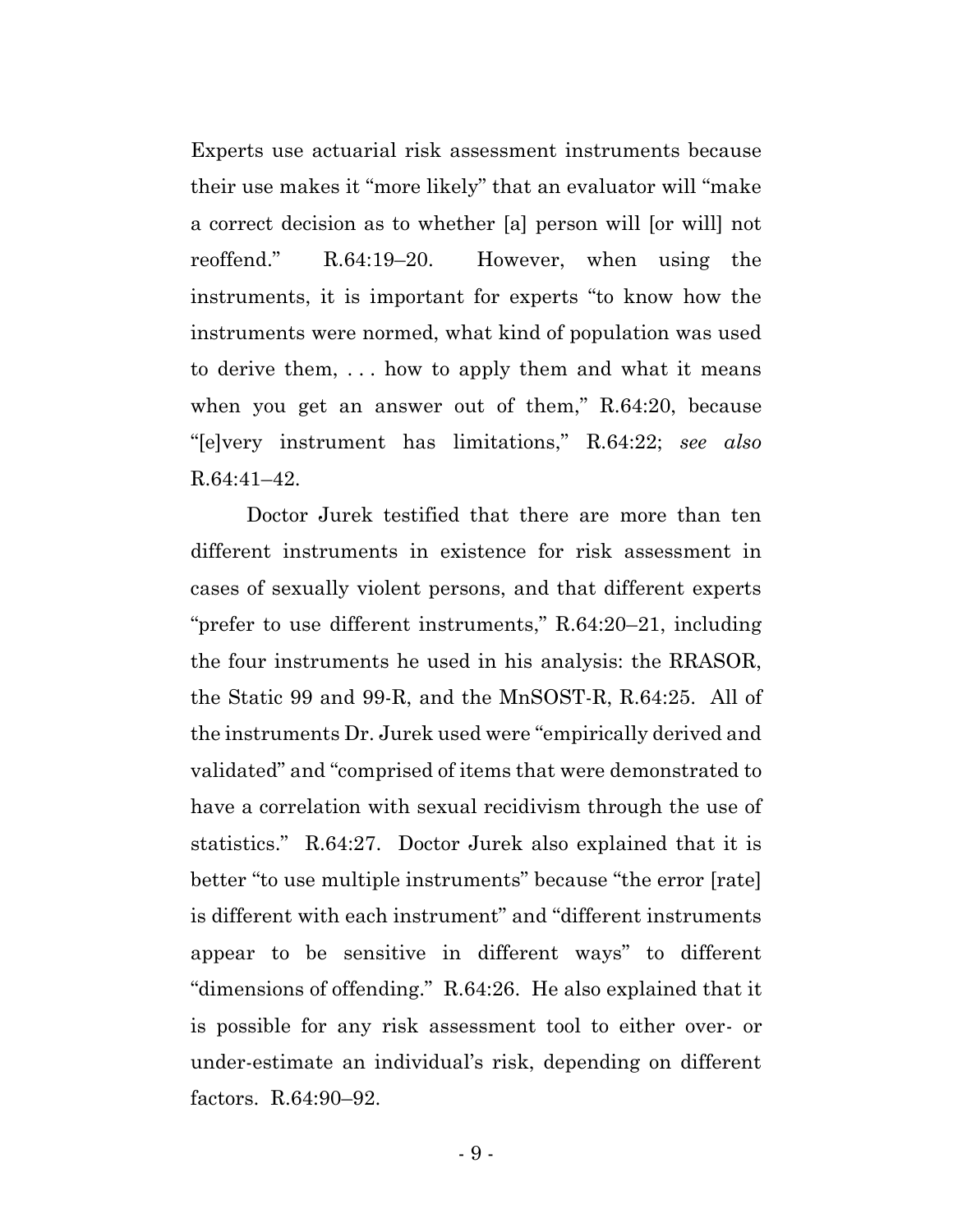Doctor Jurek explained that the different risk assessment tools are reviewed in the professional community through methods such as publications in journals, "conference presentations," and postings "on public websites," R.64:12–13, and that "[n]ew research is being done on a regular basis," including through "cross-validation studies," R.64:10–12, which test the instrument against "a number of different populations . . . [to] see whether the [instrument's] correlation [with sexual recidivism] stays acceptably high," R. 64:35. The tools that Dr. Jurek used, "with the exception of the Static 99- R"—the instrument that Jones did not challenge, *see* R.24:1 have "been the [subject] of extensive review over the years" and "widely written about in the professional literature." R.64:30. Doctor Jurek testified that the MnSOST-R, in particular, "has been found in over 12 research inquiries to have ... a positive relationship with sexual recidivism," meaning that "higher scores on the [MnSOST-R] are associated with higher rates of sexual recidivism." R.64:33. The MnSOST-R also had a reliability score of 0.72 on a recent meta-analysis (an analysis of analyses performed on the MnSOST-R), which is "consistent with moderate reliability." R.64:34. Doctor Jurek also explained that the RRASOR likewise "has an established history of being used" and "35 [or] 36 studies over the years [ ] have found it to have a relationship with sexual recidivism," meaning that it is "reliable." R.64:49. Although "the original development paper [for the RRASOR] was not published," "a number of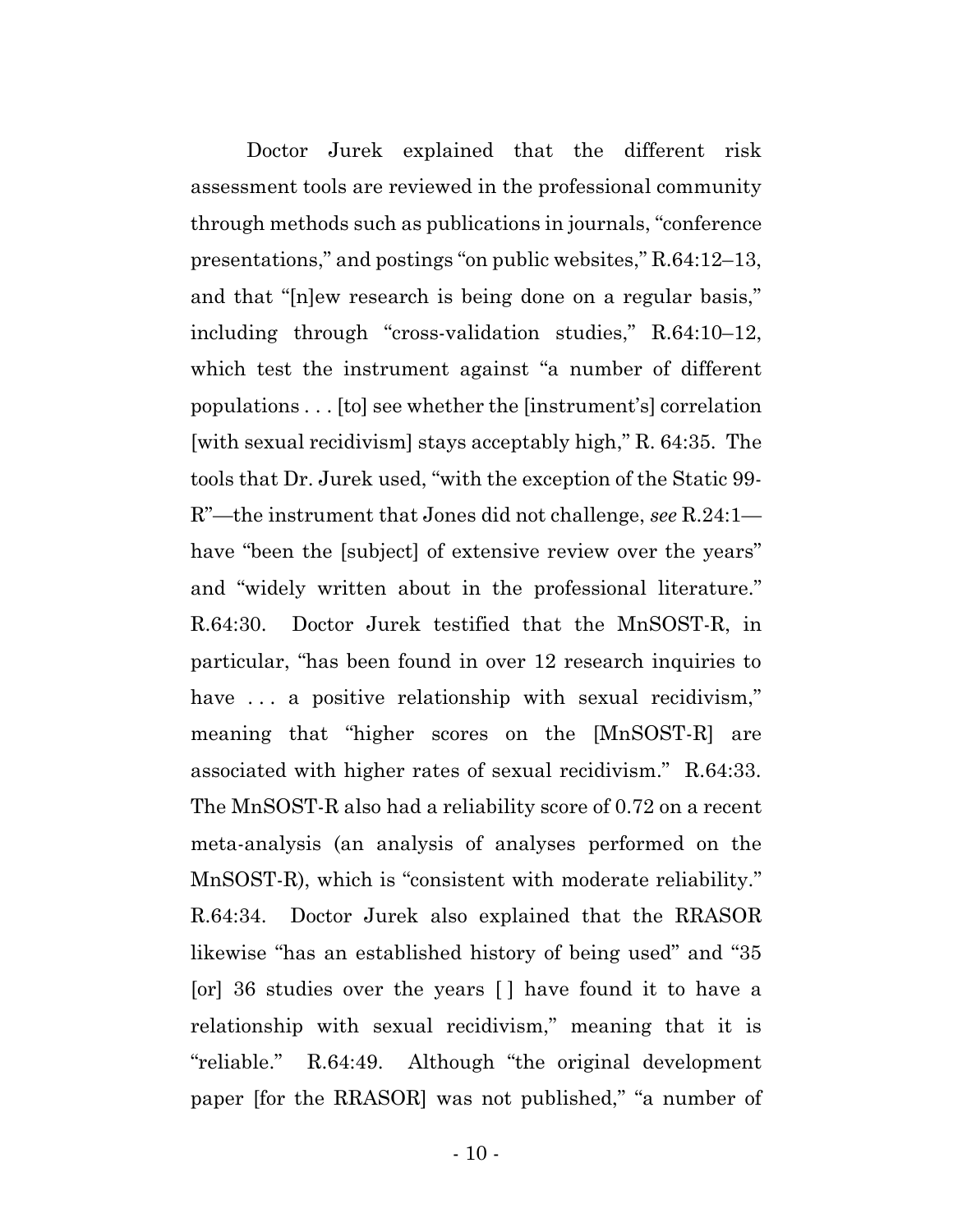articles [have been] published about it in peer-reviewed journals" since its release. R.64:50.

Both the MnSOST-R and the RRASOR take age into account. The MnSOST-R accounts for age by decreasing the risk factor one point after the age of 30. R.64:44. The RRASOR accounts for age by reducing the individual's risk factor once when he or she reaches "the age of 25." R.64:51– 52. And Dr. Jurek testified that "the inclusion of the age item in a more expanded format . . . really doesn't improve" the accuracy of the instrument. R.64:45; *see also* R.64:60.

Finally, Dr. Jurek explained that the Static 99 added six additional demographic factors to the RRASOR. R.64:56. The Static 99 has been the subject of many research and crossvalidation studies which have "demonstrat[ed] that it has a statistical relationship with sexual [recidivism]." R.64:57.

The State then called Dr. Allen, who agreed that "an actuarial [instrument] cannot indicate whether [an] individual ... will or will not reoffend" because it simply "compares the [individual] to other persons." R.64:107. Similar to Dr. Jurek, Dr. Allen testified that there was "some disagreement" among professional evaluators with "regard to the choice of instruments" to use, R.64:103, and that the Static 99, RRASOR, and MnSOST-R "are all [still] in use," R.64:125. Doctor Allen testified that he personally had used the Static 99 and the Static 99-R, R.64:103, 108, because "particularly the Static 99 has been studied quite extensively and sampled [ ] throughout the world with huge data sets,"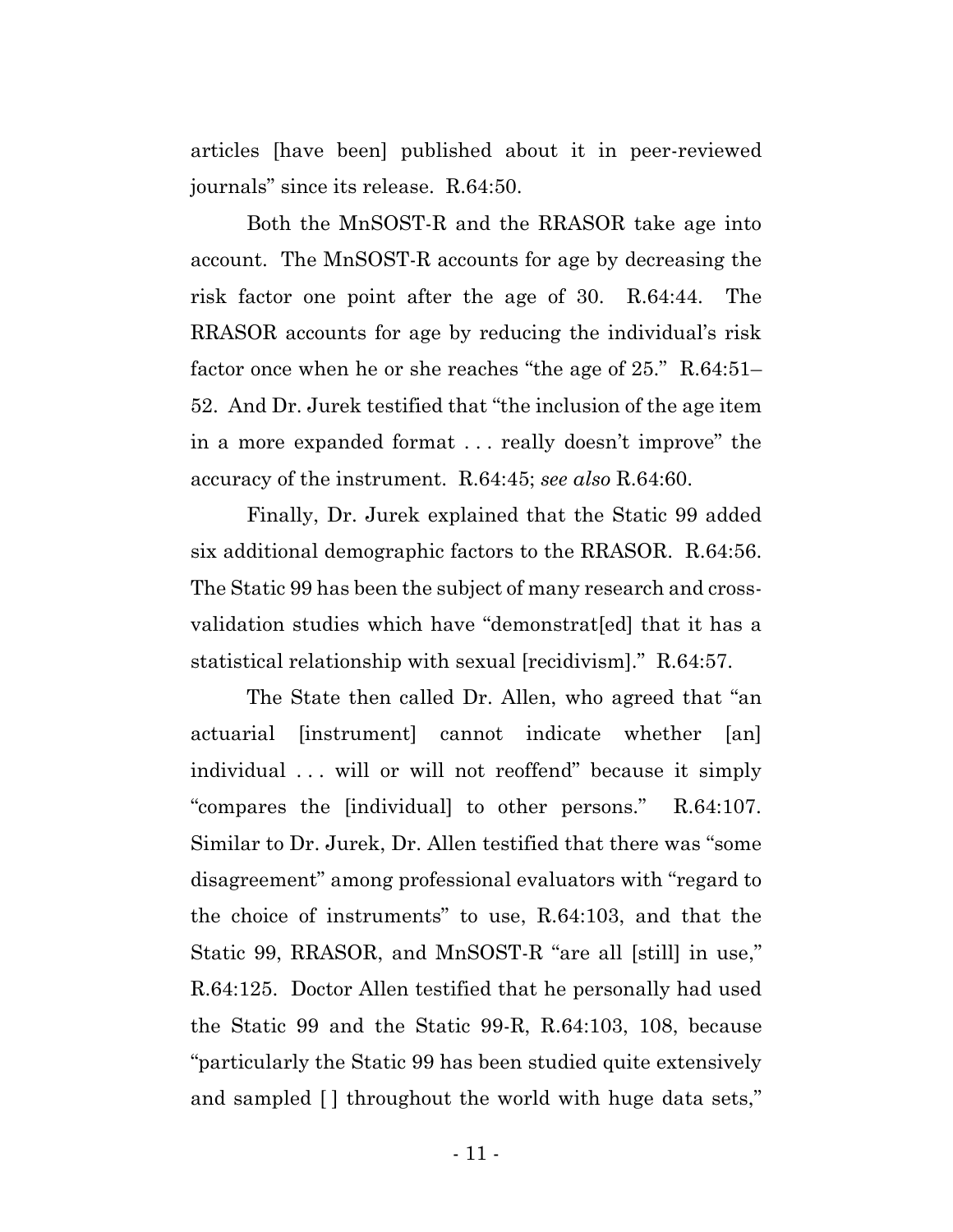and both the Static 99 and Static 99-R are "considered to be very reliable." R.64:108–09.

Doctor Allen explained that the RRASOR was created using "a meta analysis of 61 studies relating to sex offender recidivism," which "contained 23,000 subjects," and drew from that analysis "risk factors that had strong association with recidivism." R.64:110–11. Doctor Allen testified that the RRASOR had also been cross-validated, but that he personally chose not to use it because he "feel[s] that it is an out dated [sic] instrument," although others in the field continue to use it. R.64:111–12. He explained that the RRASOR has "reasonably good" predictive validity and there was nothing "unreliable or even controversial" about the methodology used to construct the RRASOR. R.64:112.

With regard to age, Doctor Allen explained that "when age was accounted for" by an actuarial instrument, "it increased the predictive validity in a somewhat small way." R.64:119. He also noted that the Static 99-R, which takes age into account in a more detailed way than other instruments, "hasn't been cross-validated" and so "there really isn't a great deal of any empirical evidence or information that has supported weighing the age item in this way." R.64:123.

Prior to hearing more testimony, the circuit court stated that "everyone can agree or stipulate that these instruments have error rates," and Jones' counsel agreed, explaining that error rates did not "form the basis or one of the bases for [the] motion to exclude evidence." R.64:126.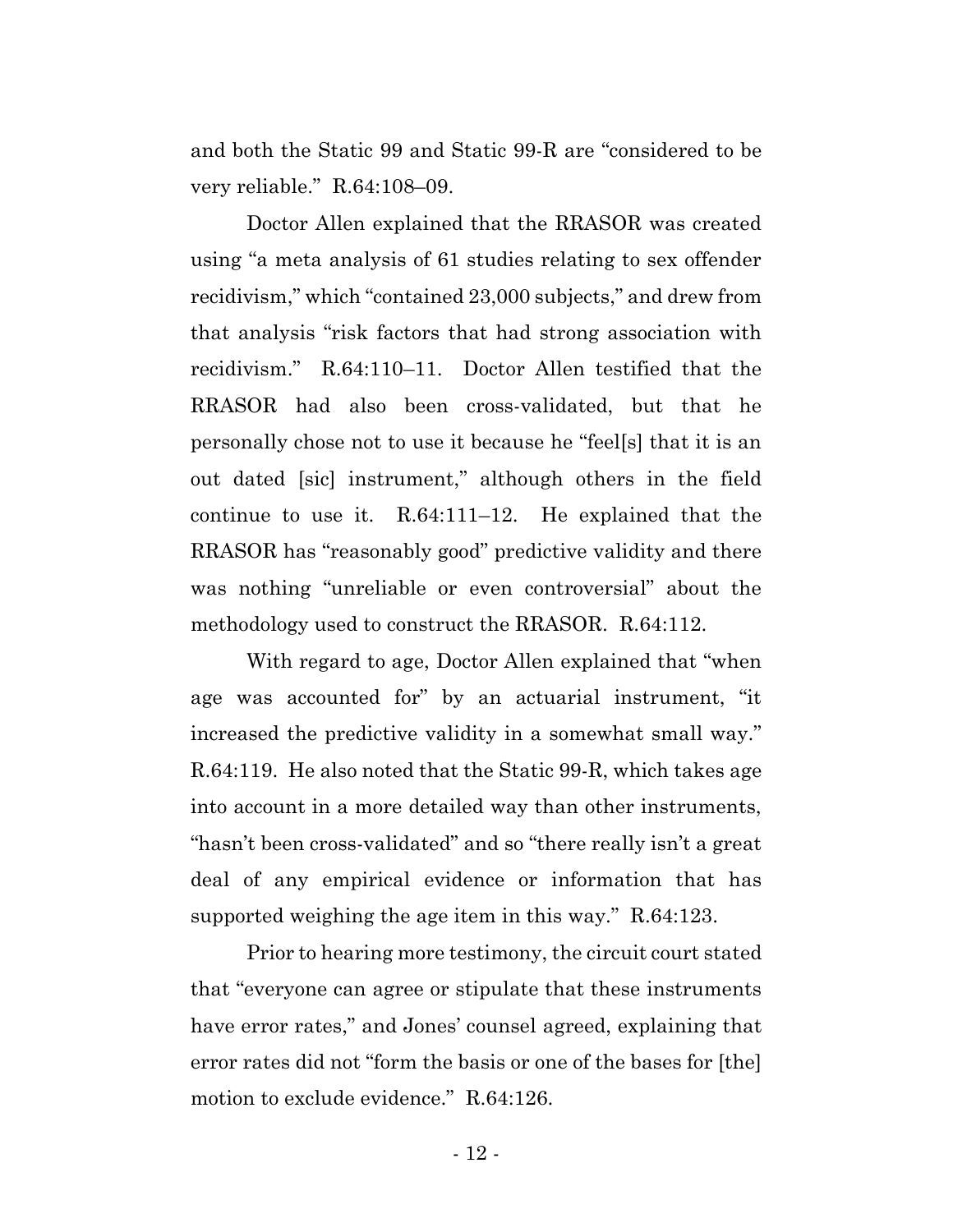Finally, the court heard from Jones' expert, Dr. Wollert, who did not evaluate Jones, but instead testified only about the actuarial instruments used by Drs. Jurek and Allen. R.64:142. Doctor Wollert explained that there is an "extraordinar[ily] large body of literature" regarding sex offender recidivism, and that the trend in the field has been "a shift from clinical judgment to actuarial instruments," R.64:149–50, even though, as Doctor Wollert agreed, "all [ ] actuarial instruments have at best moderate predictive accuracy," R.65:19.

Doctor Wollert testified that he had written papers criticizing the MnSOST-R because its sample size was too small and it might consider factors that do not "contribute to recidivism." R.64:150–53. Doctor Wollert also took issue with the way the MnSOST-R accounts for age. *See* R.65:13. However, Doctor Wollert admitted that, as explained in a published article submitted by Jones, R.24:79–106, the MnSOST-R "has been one of the most widely used sexual recidivism tools" and its "predictive [accuracy] is on the whole similar to that [of] other risk assessment instruments," R.65:25–27; *see also* R.24:80–81. Additionally, Dr. Wollert claimed that the MnSOST-R had not been "peer-reviewed" because it "was never published in a peer reviewed journal." R.64:156–57. Later, however, Dr. Wollert admitted that peer review can take other forms, such as an academic "conference." R.65:21.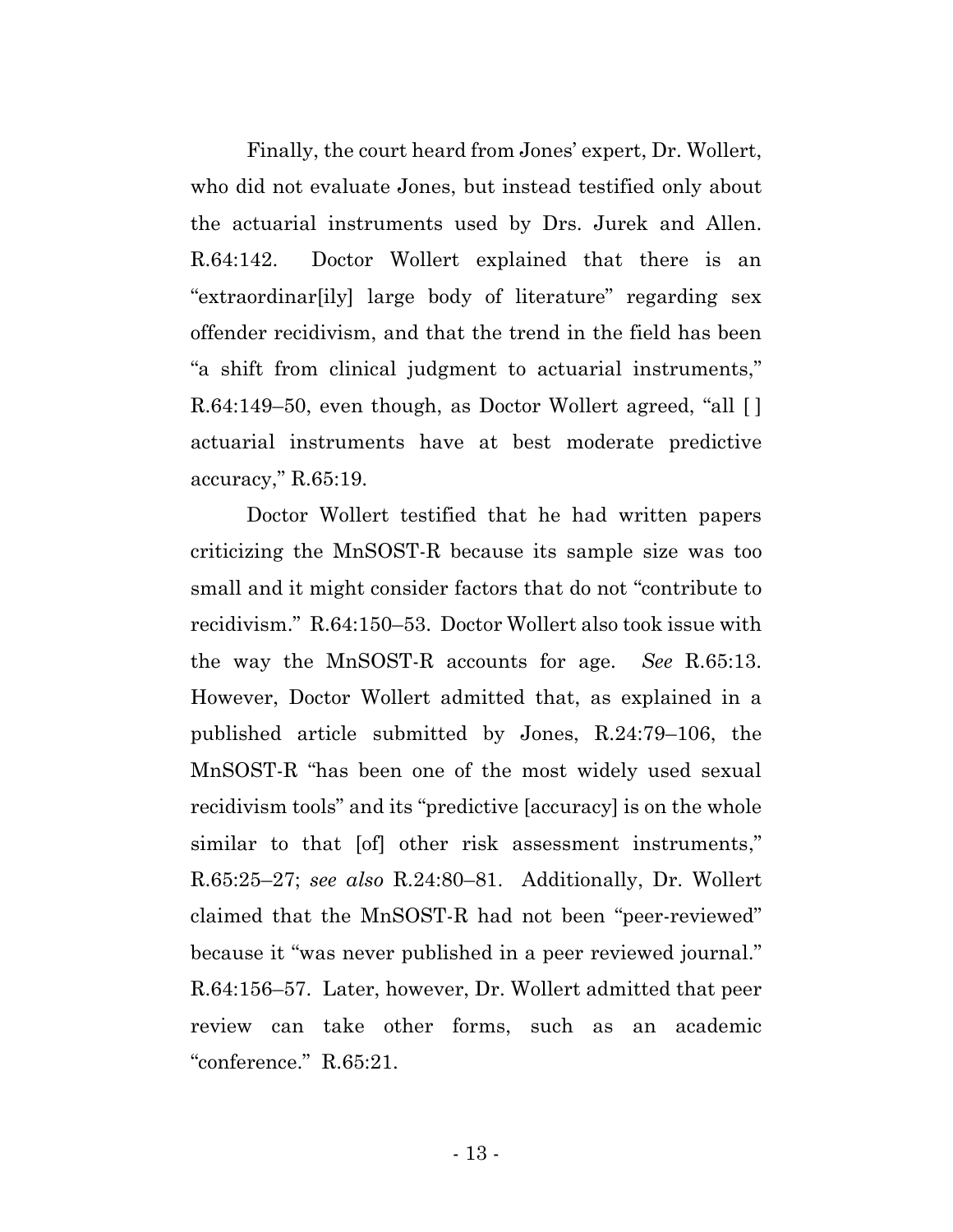Doctor Wollert also criticized the RRASOR because it did not, in his opinion, "fully account for the effect of advancing age on recidivism reduction," and that this made the tool "outdated." R.65:4–5. Doctor Wollert also complained that the RRASOR had simply multiplied the five-year recidivism rates by 1.5 to get the ten-year recidivism rates, and that this "assumption" made the instrument unreliable. R.65:6–9. When asked if the RRASOR is "based on reliable principles and methods," Dr. Wollert simply responded that "[i]t's primitive" and "leav[es] out important predictors." R.65:9–10. However, Dr. Wollert admitted that no one instrument claimed to capture all predictors of sexual recidivism. R.65:19–20.

Finally, Dr. Wollert took issue with the way the Static 99 accounted for age, R.65:12, claiming that "science has moved beyond . . . the assumptions [made by] the Static 99" with regard to age, R.65:14. Doctor Wollert explained that he personally does not use the Static 99, RRASOR, or MnSOST-R because he "regard[s] them as error prone models." R.64:35.

After hearing testimony and closing arguments, the circuit court determined that the expert testimony regarding the instruments was admissible. The court discussed Section 907.02(1), explaining that it "was revised in 2011 and tracks federal rule 702[,] also known as the Daubert standard . . . named after Daubert versus Merrell Dow Pharmaceuticals, 509 U.S. 579, 1993." R.65:47. The court also stated that it could and would "look to federal cases[ ] interpreting" the rule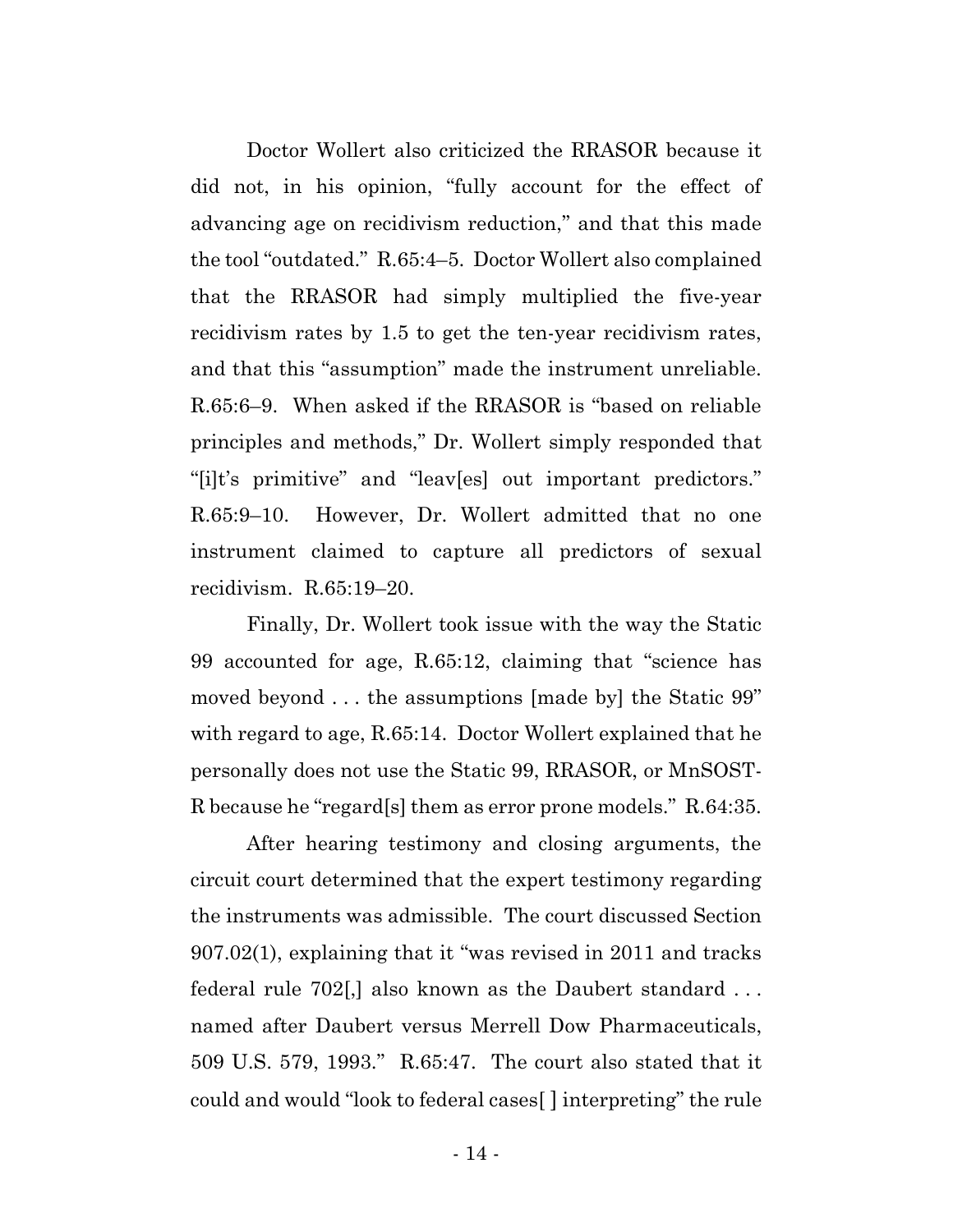for guidance. R.65:47. The court explained that its "gatekeeping inquiry must be tied to the facts of a particular case," and that the reliability factors listed in *Daubert* do not "constitute a definitive checklist or test." R.65:48. Finally, the court explained that "Daubert's goal[,] as expressed in [*Kumho Tire*], is to make certain that an expert [ ] employs in the courtroom the same level of intellectual rigor that characterizes the practice of an expert in the relative field." R.65:50.

The court then discussed a number of the *Daubert*  factors. The court rejected Jones' limited definition of peer review as merely "publication in a journal" and found that the instruments "have [all] been written about," including "in journals and in published papers" and discussed at "conferences and training[s] that peers and experts can attend." R.65:48–49. The court also mentioned that these instruments have been the "subject of extensive review" including in "cross-validation studies." R.65:49. With regard to general acceptance, the court found that "[t]hese actuarial tools are widely used in predicting recidivism in sex offenders." R.65:49. The court also noted that it "was not able to find any cases where these tests were stricken based on admissibility or based on a Daubert challenge." R.65:49. In short, the court found that the instruments are "not junk science, which is what Daubert sought to reject," R.65:49, and that Jones' "criticisms of the actuarial tools are only that,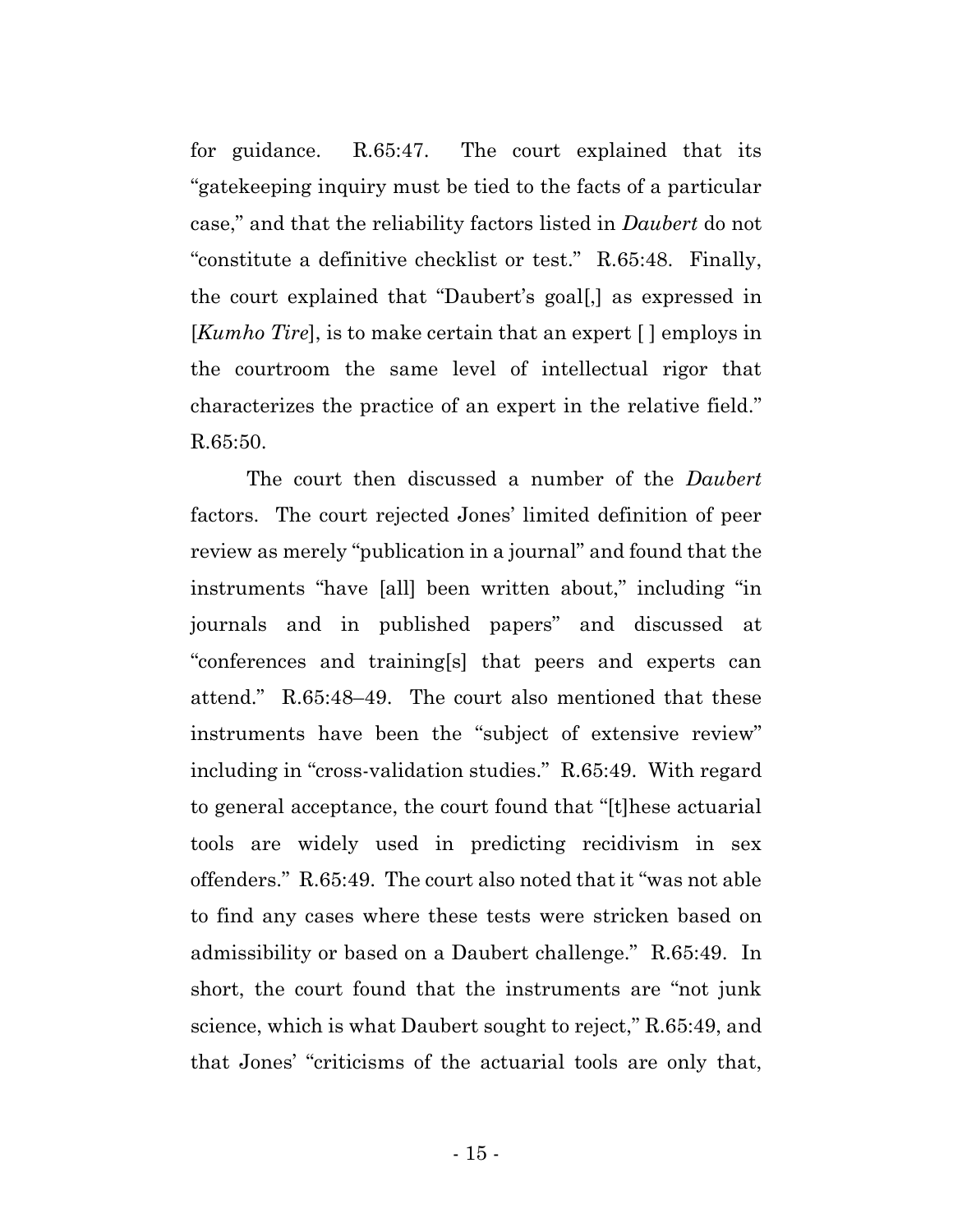criticisms, and cannot form the basis for this court to exclude this testimony," R.65:50.

The court also noted that the records the State's experts utilized in coming to their conclusions are "the type of information reasonably relied upon by experts in their field." R.65:49. The court added that "there was no evidence suggesting or even challenging that [the experts] administered the test[s] incorrectly or interpreted the actuarial data incorrectly," and so the "prong" of Section 907.02(1) requiring experts to reliably apply the methods to the facts of the case was "met." R.65:49.

Ultimately, the court denied Jones' motion because the court was "satisfied that [the] testimony [regarding the actuarial instruments] meets all of the requirements for admissibility." R.65:50. The court noted, however, that "the State proceeds at its own peril if Mr. Jones, through crossexamination can convince a jury that [the tools are] antiquated," but reiterated that "the weight to give this testimony is for the jury to decide." R.65:50.

D. At Jones' trial, the jury heard testimony from Dr. Jurek, Dr. Allen, and Dr. Thomas Zander, a forensic psychologist who testified for Jones, *see* R.71:4, including testimony regarding the actuarial instruments, *see generally* R.68, 69, 70, 71. After a four-day trial, the jury unanimously voted to civilly commit Jones as a sexually violent person. R.72:56.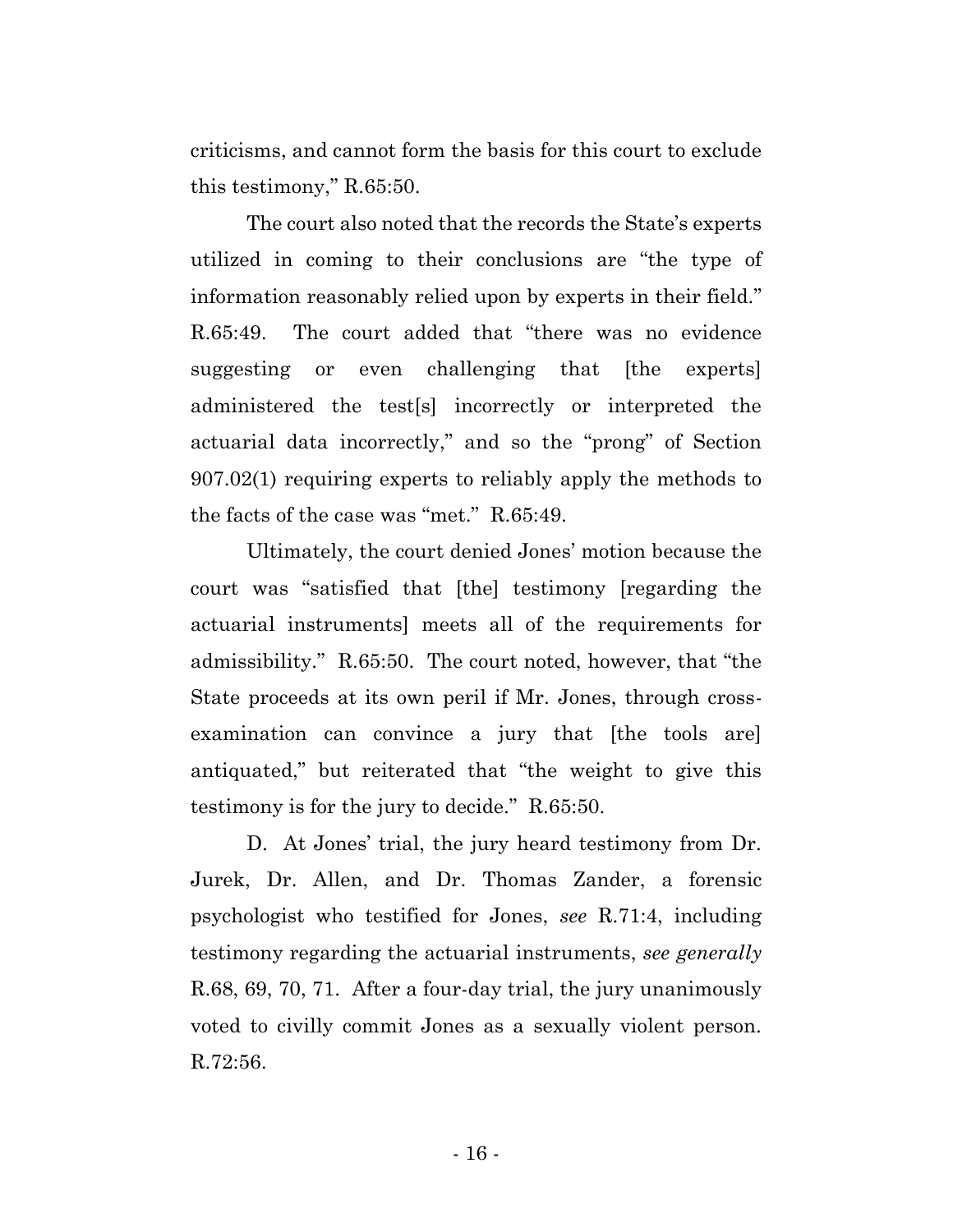E. Jones appealed his commitment, claiming that the circuit court improperly admitted expert testimony regarding the MnSOST-R and RRASOR. *See* Br. of Appellant, *In re Commitment of Jones*, No. 15AP2665 (Wis. Ct. App. March 21, 2016). <sup>4</sup> The Court of Appeals, on its own motion, summarily affirmed the circuit court's decision, pursuant to Wis. Stat. § (Rule) 809.21. App. 101, 105. The Court of Appeals explained that, under Section 907.02(1), "the circuit court is charged with the gatekeeping function of ensuring that proposed scientific evidence testimony is relevant and reliable," and listed the four factors that the *Daubert* Court identified as useful in the analysis. App. 102–03. The Court of Appeals held that the circuit court had "considered the *Daubert* factors" "[i]n denying Jones's motion." App. 104. The Court of Appeals also held that the fact that Jones' expert disagreed with the State's experts about the reliability of the instruments "does not lead inexorably to the exclusion of the evidence, but rather goes to the weight of the evidence—a decision for the trier of fact." App. 104. Therefore, the Court of Appeals held that the circuit court "properly exercised its discretion when it denied Jones's motion to exclude evidence." App. 104.

<sup>4</sup> Jones did not re-raise his challenge to the Static 99. *See* Br. of Appellant, *In re Commitment of Jones*, No. 15AP2665 (Wis. Ct. App. March 21, 2016).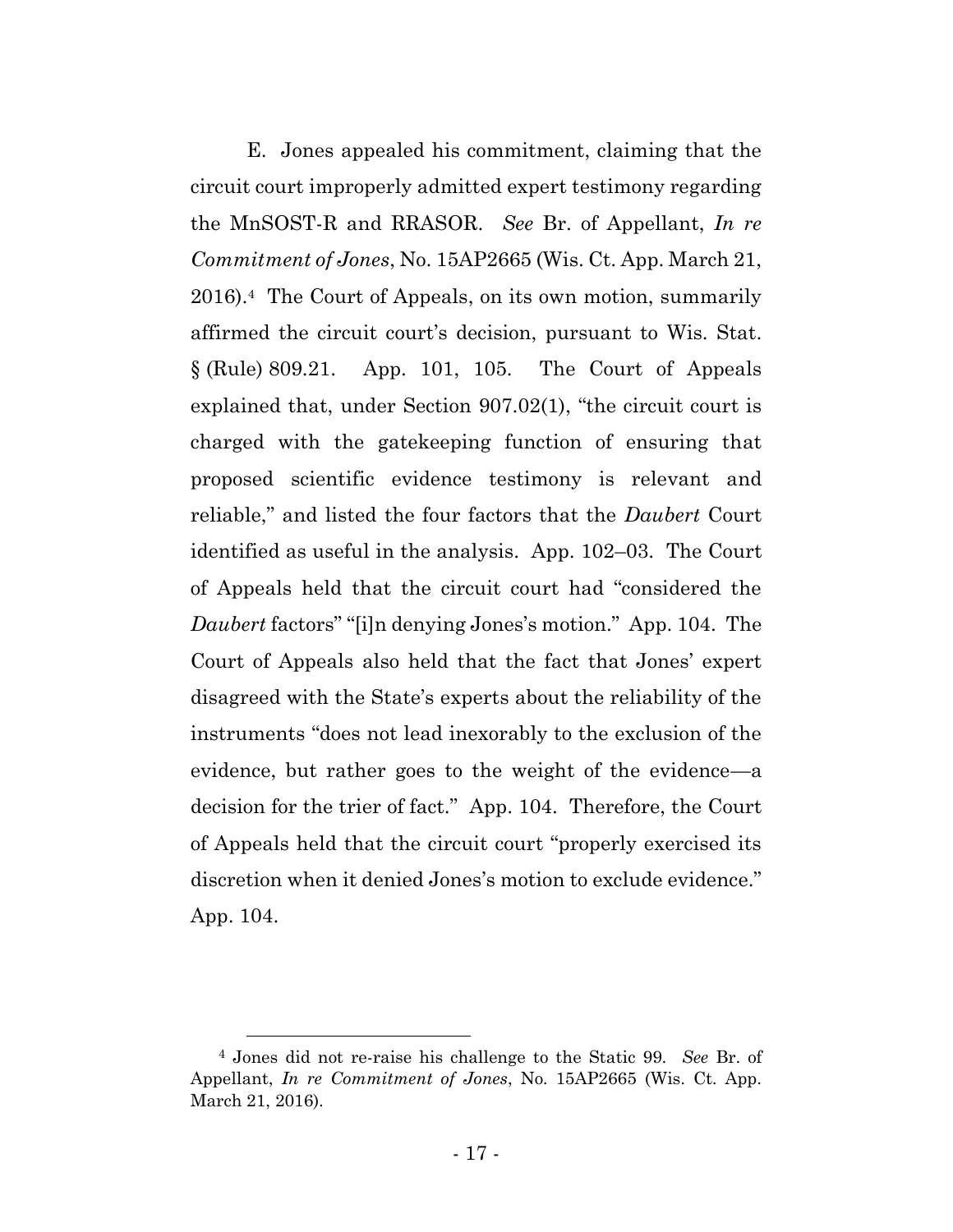Jones then petitioned this Court for review, which this Court granted. Order Granting Petition for Review, *In re Commitment of Jones*, No. 15AP2665 (Wis. Sept. 11, 2017).

#### **STANDARD OF REVIEW**

When reviewing a circuit court's decision to admit or exclude evidence, this Court will overturn the circuit court's decision only if the circuit court erroneously exercised its discretion. *Kandutsch*, 2011 WI 78, ¶ 23. In determining whether a circuit court erroneously exercised its discretion, this Court must determine whether the circuit court applied the proper legal standard, as failing to apply the proper legal standard constitutes an erroneous exercise of discretion. *118th St. Kenosha, LLC v. DOT*, 2014 WI 125, ¶ 18, 359 Wis. 2d 30, 856 N.W.2d 486. "Whether the circuit court employed the proper legal standard is a question [this Court] consider[s] de novo." *Kandutsch*, 2011 WI 78, ¶ 24.If the circuit court applied the proper legal standard, then this Court will uphold the decision so long as it is "reasonably supported by the facts in the record,"*118th St. Kenosha*, 2014 WI 125, ¶ 18, or so long as the court, considering the "relevant facts," used a "rational process" to arrive at a "reasonable conclusion," *Kandutsch*, 2011 WI 78, ¶ 23.

#### **SUMMARY OF ARGUMENT**

I. Under Section 907.02(1), trial courts must ensure that proffered testimony by a qualified expert witness is both relevant and reliable. Wisconsin's law, modeled after Federal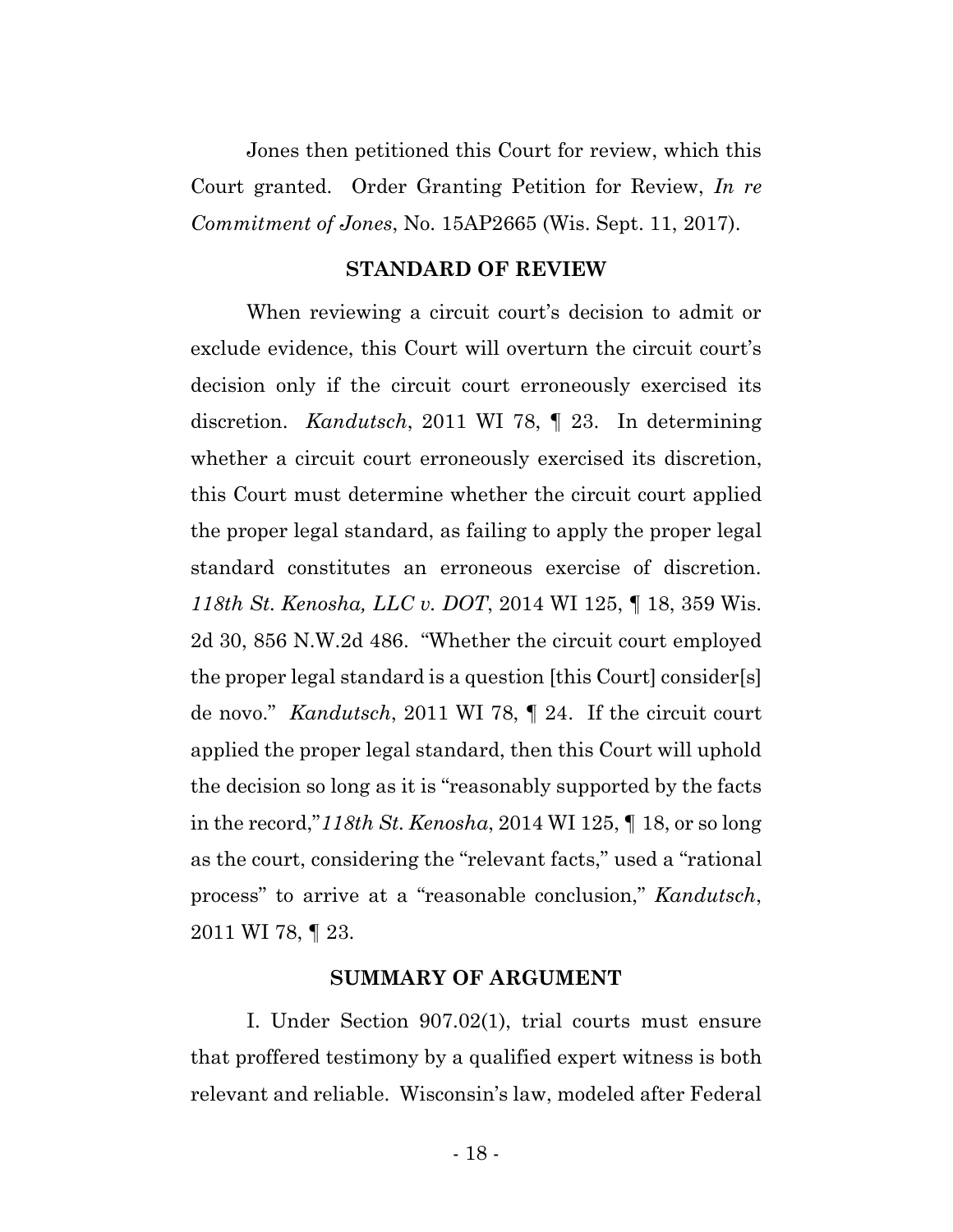Rule of Evidence 702 and embodying the standard set forth in *Daubert v. Merrell Dow Pharmaceuticals, Inc.*, 509 U.S. 579 (1993), places upon trial courts a "gatekeeping" obligation, *id.*  at 597, to ensure that "junk science" does not reach the jury, *Gen. Elec. Co. v. Joiner*, 522 U.S. 136, 153 (1997) (Stevens, J., concurring in part and dissenting in part). In undertaking this sometimes-complicated task, trial courts are granted "considerable leeway" and may, but are not required to, consider certain factors the *Daubert* Court articulated as indicative of reliability. *See Kumho Tire Co., Ltd. v. Carmichael*, 526 U.S. 137, 149–52 (1999). These factors are whether the expert's underlying methodology can and has been tested, whether it has been peer-reviewed, whether it has a known error rate and standards controlling its operation, and whether it is generally accepted in the relevant professional community. *Daubert*, 509 U.S. at 593–94. Ultimately, the trial court's determination must be "tied to the facts of [the] particular case" and the particular proffered testimony, and the court's goal is to ensure that the expert utilizes the same "intellectual rigor" in the courtroom as an expert would in the field. *Kumho Tire*, 526 U.S. at 150, 152 (citation omitted).

In this case, the circuit court applied the proper legal standard. The court correctly cited the relevant legal standards from United States Supreme Court caselaw and considered the factors articulated in *Daubert*. The court also correctly held that Jones' criticisms of the instruments were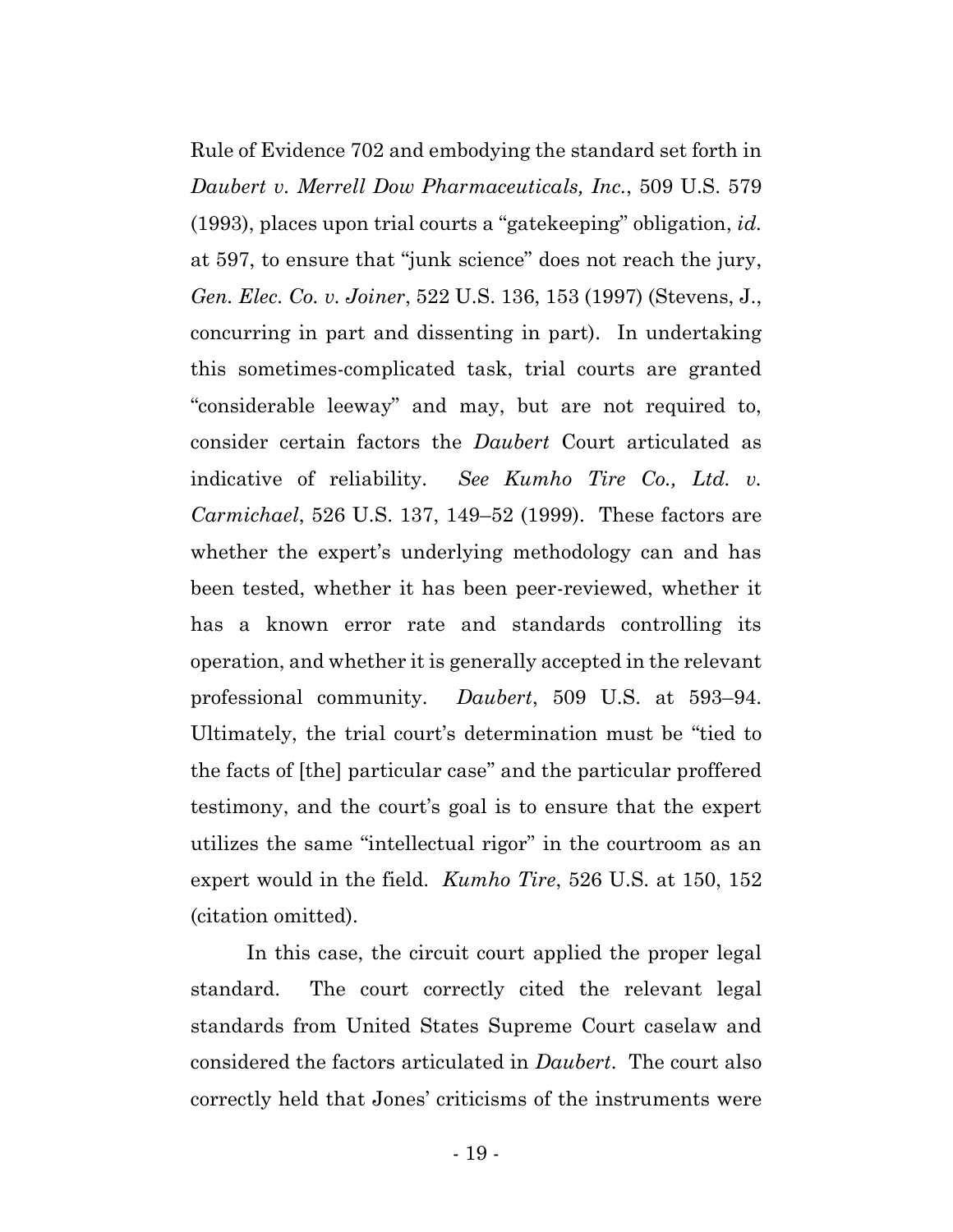an issue of weight for the jury to decide, not an issue of admissibility.

II. The circuit court reasonably and rationally applied the legal standard to the facts in the record. The court went through each *Daubert* factor and reasonably found, based on sufficient evidence in the record, that the MnSOST-R and RRASOR had been tested and peer reviewed, had known error rates, and were generally accepted in the professional community. Thus, the circuit court did not erroneously exercise its discretion when it found expert testimony regarding these instruments admissible.

### **ARGUMENT**

# **I. The Circuit Court Properly Denied Jones' Motion To Exclude Expert Testimony Regarding Certain Actuarial Risk Assessment Instruments**

# **A. The Circuit Court Applied The Proper Legal Standard Under Wis. Stat. § 907.02(1)**

1. When reviewing a circuit court's decision to admit or exclude expert testimony under Section 907.02(1), this Court must determine whether the circuit court applied the proper legal standard. *See 118th St. Kenosha*, 2014 WI 125, ¶ 18. Section 907.02(1) directly incorporates the standard set forth in Federal Rule of Evidence 702. *Supra* pp. 4–5. <sup>5</sup> The federal

<sup>&</sup>lt;sup>5</sup> Because the state statute mirrors the federal rule, this Court may look to federal law for guidance concerning how this rule should be interpreted and applied in Wisconsin. *State v. Gudenschwager*, 191 Wis. 2d 431, 439, 529 N.W.2d 225 (1995); *Seifert*, 2017 WI 2, ¶ 55 (lead op.); id.  $\parallel$  223 (Gableman, J., concurring in the judgment).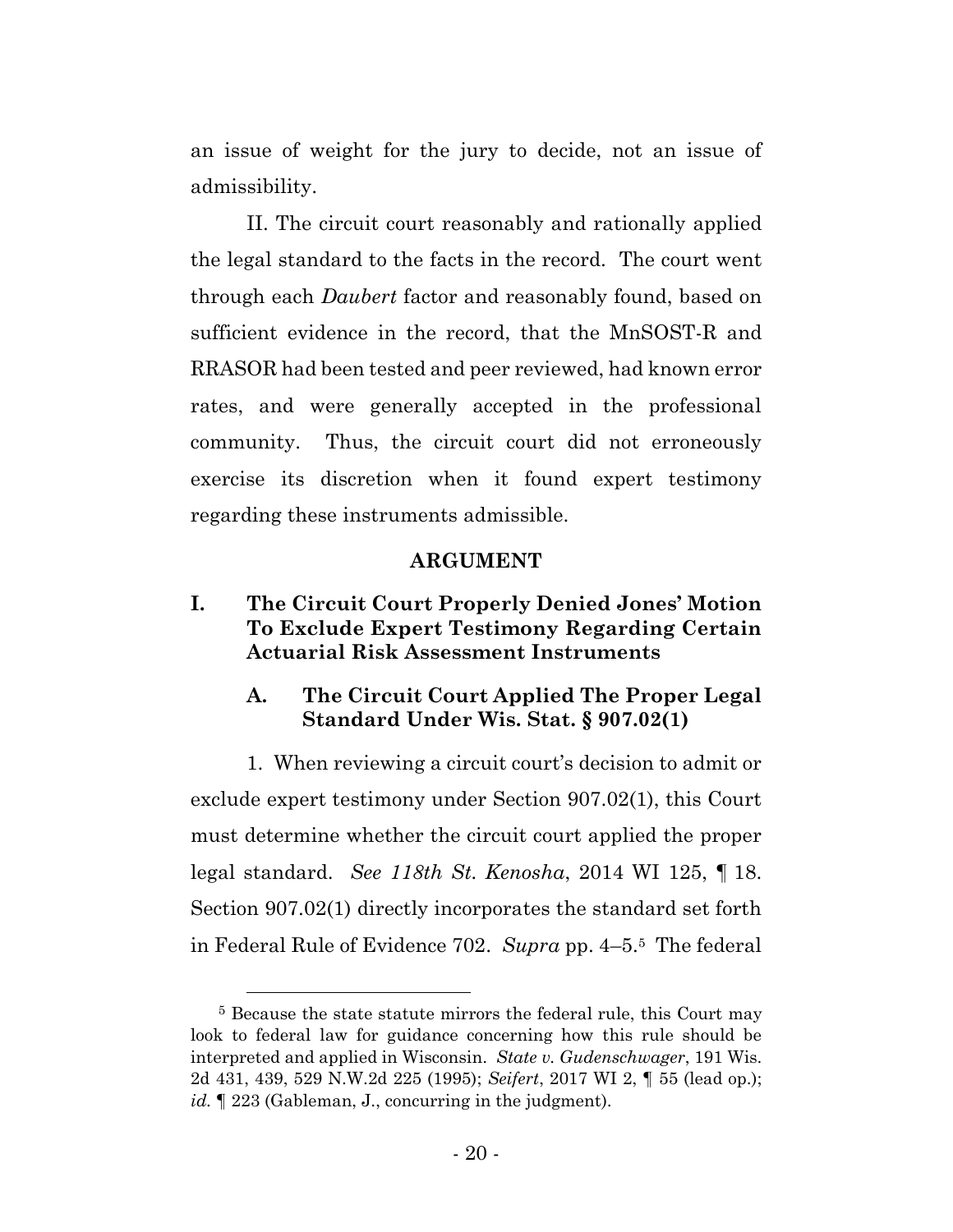rule, in turn, codifies the standard articulated the United States Supreme Court in *Daubert* and *Kumho Tire*. *See* Fed. R. Evid. 702 Advisory Committee's Note to 2000 Amendment.

Under *Daubert*, trial courts are tasked with a "gatekeeping role" with regard to expert testimony, and must "ensure that any and all [expert] testimony or evidence admitted is not only relevant, but reliable." 509 U.S. at 589, 597; *Kumho Tire*, 526 U.S. at 149 (applying *Daubert* to all expert testimony). Relevance requires that the testimony have "a valid [ ] connection to the pertinent inquiry." *Daubert*, 509 U.S. at 592. Reliability requires that the "reasoning or methodology underlying the testimony [be] scientifically valid" and that the "reasoning or methodology properly can be applied to the facts in issue." *Id.* at 592–93. In other words, expert testimony must have "a reliable basis in the knowledge and experience of the relevant discipline." *Kumho Tire*, 526 U.S. at 149 (citation omitted).

The *Daubert* Court suggested four factors to help trial courts determine whether an expert's testimony is reliable. Trial courts "*may* consider" these factors, *Kumho Tire*, 526 U.S. at 149, but the inquiry into reliability is "a flexible one" and these factors are not a "definitive checklist or test," *id.* at 150 (quoting *Daubert*, 509 U.S. at 593–94). The trial court's "gatekeeping inquiry must be tied to the facts of a particular case," and thus each factor "may or may not be pertinent in assessing reliability, depending on the nature of the issue, the expert's particular expertise, and the subject of his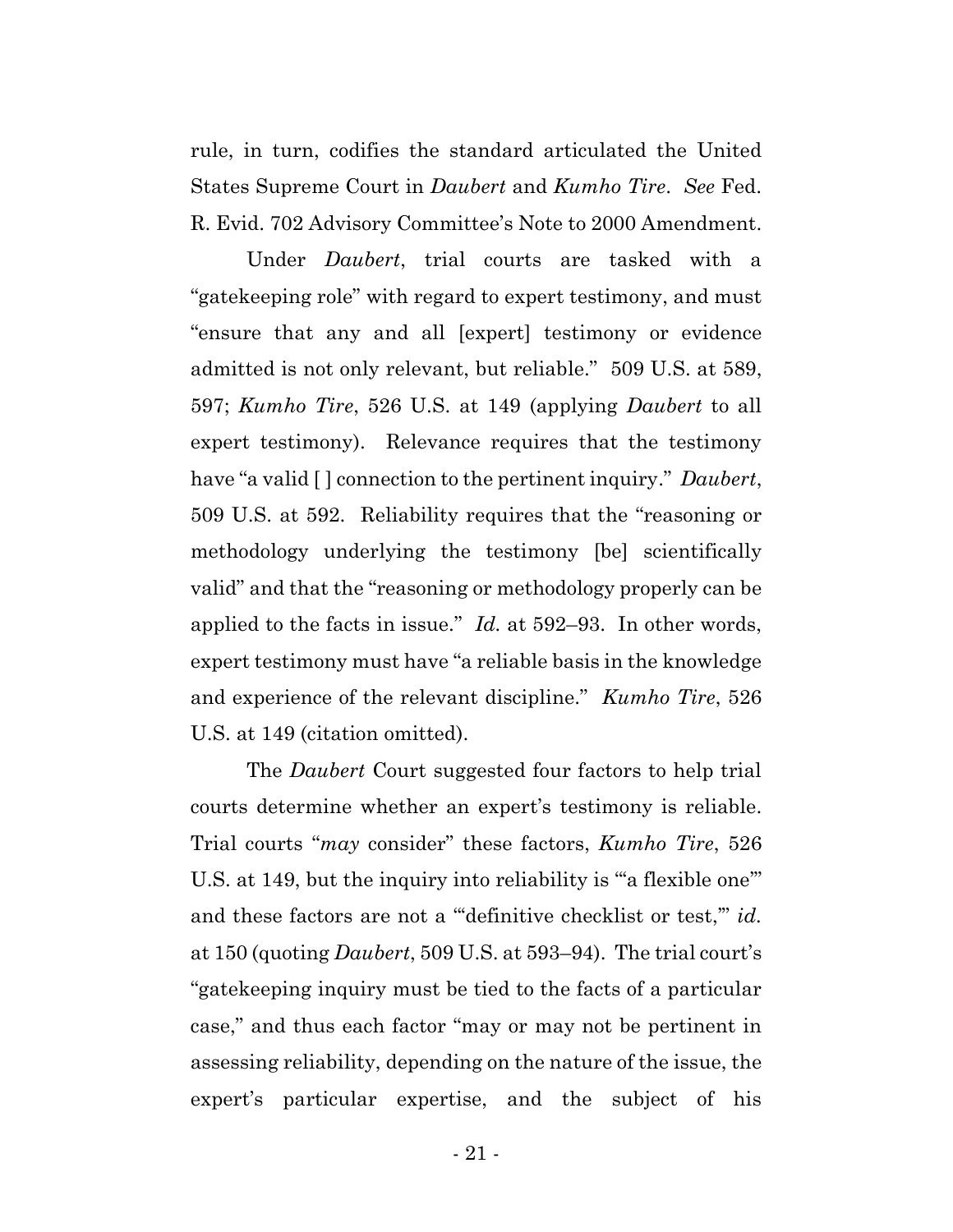testimony." *Id.* (citations omitted). As to the first factor, *Daubert* explained that "[o]rdinarily, a key question to be answered in determining whether a theory or technique [is reliable] will be whether it can be (and has been) tested." 509 U.S. at 593. Second, "[a]nother pertinent consideration is whether the theory or technique has been subjected to peer review and publication." *Id.* The Court explained that this factor includes forms of peer review other than publication, as general "submission to the scrutiny of the scientific community is a component of 'good science.'" *Id.* Third, "in the case of a particular scientific technique, the court ordinarily should consider the known or potential rate of error, and the existence and maintenance of standards controlling the technique's operation." *Id.* at 594 (citation omitted). Finally, "general acceptance" in the professional community "can be an important factor in ruling particular evidence admissible." *Id.*

Ultimately, the trial court's gatekeeping function under *Daubert* is to ensure that "junk science" does not reach the jury. *See Joiner*, 522 U.S. at 153 (Stevens, J., concurring in part and dissenting in part). An expert must have "good grounds" for their testimony in order for that testimony to be admissible. *Daubert*, 509 U.S. at 590. The trial court's objective in performing its gatekeeping function is "to make certain that an expert, whether basing testimony upon professional studies or personal experience, employs in the courtroom the same level of intellectual rigor that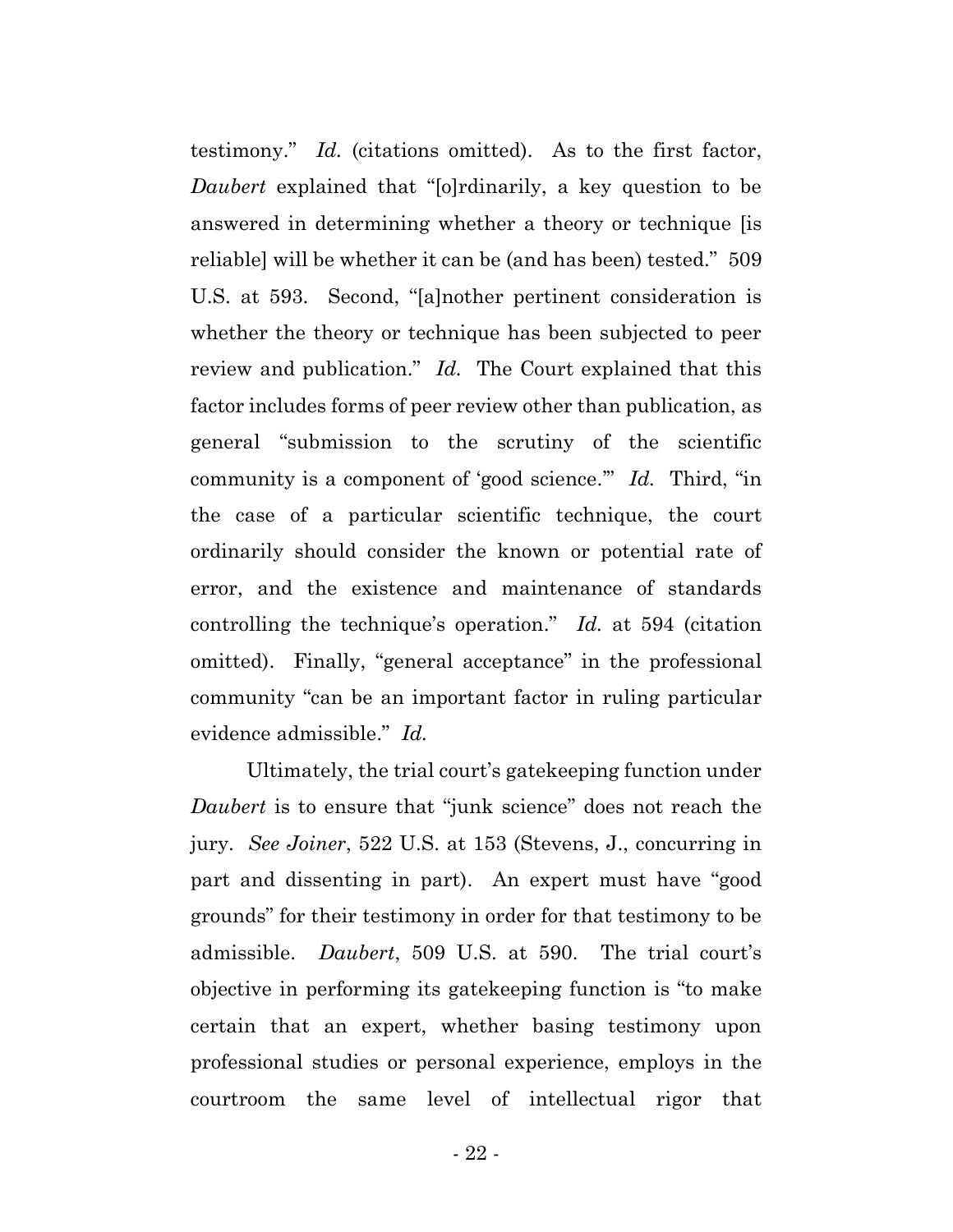characterizes the practice of an expert in the relevant field." *Kumho Tire*, 526 U.S. at 152.

Importantly, the *Daubert* standard "is not designed to have the [trial] judge take the place of the jury to decide ultimate issues of credibility and accuracy." *Lapsley v. Xtek, Inc.*, 689 F.3d 802, 805 (7th Cir. 2012). There is a "range" within fields of expertise "where experts might reasonably differ, and where the jury must decide among the conflicting views of different experts." *Kumho Tire*, 526 U.S. at 153. Admissibility under *Daubert* is not based on "whether [an expert] opinion is supported by the best methodology or unassailable research," but instead on whether the opinion "is based on valid reasoning and reliable methodology." *In re TMI Litig.*, 193 F.3d 613, 665 (3d Cir. 1999) (citation omitted). "The goal is reliability, not certainty[,]" and so long as the expert's methodology is reliable, "it is for the trier of fact to determine the credibility of the expert witness." *Id.*; *see also Milward v. Acuity Specialty Prod. Grp., Inc.*, 639 F.3d 11, 15 (1st Cir. 2011) (*Daubert* does not empower trial courts "to determine which of several competing [ ] theories has the best provenance." (citation omitted)).

This Court has only once addressed the new standard codified in Section 907.02(1). In *Seifert v. Balink*, this Court considered whether a doctor's expert testimony, based on his personal experience, was admissible as to the standard of care in a medical malpractice case. *See* 2017 WI 2, ¶¶ 17–18 (lead op.). In a fractured opinion, this Court affirmed the trial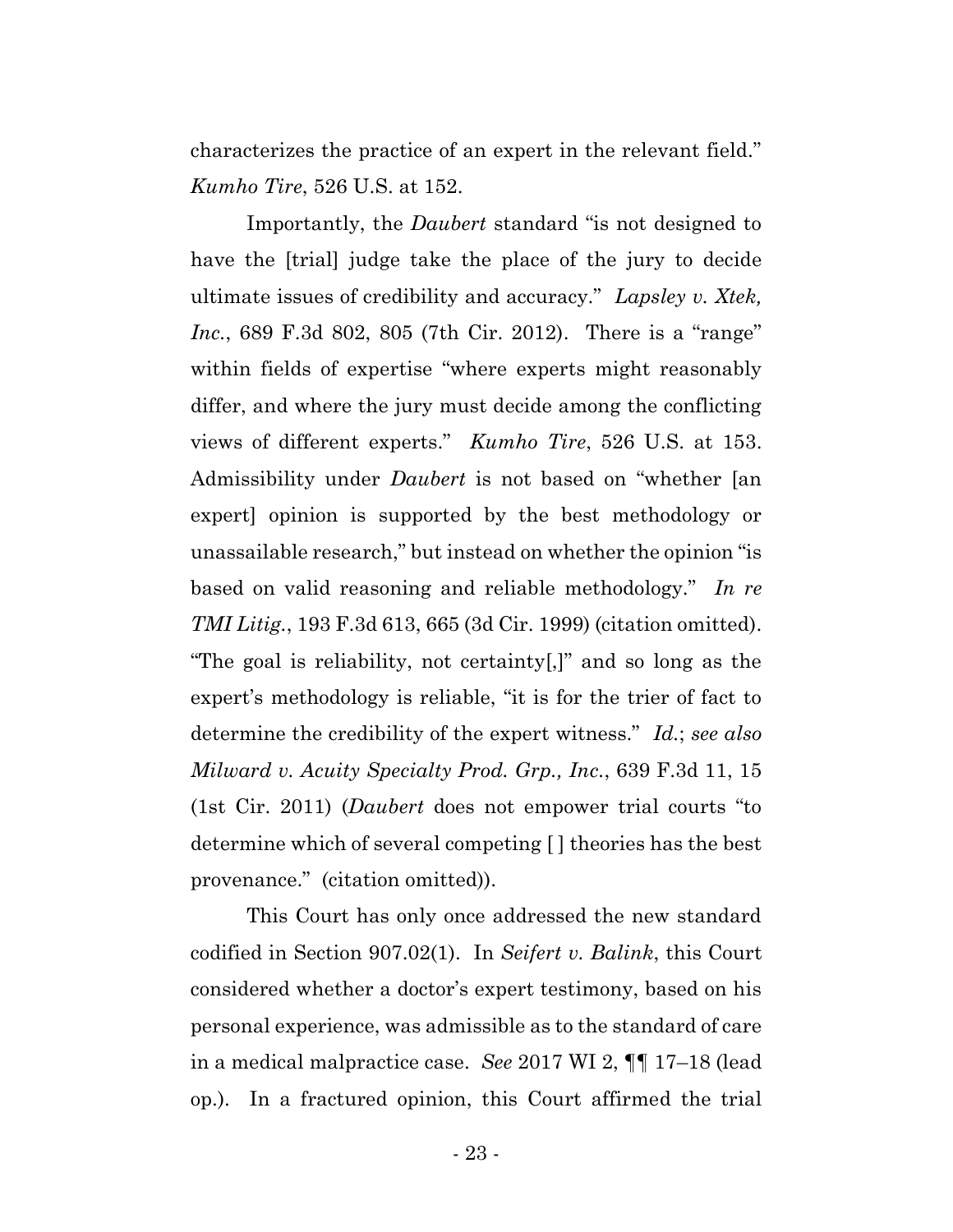court's admission of the testimony under Section 907.02(1). *Id.* ¶ 136 (lead op.); *id.* ¶ 170 (Ziegler, J., concurring); *id.* ¶ 194 (Gableman, J., concurring in the judgment). Despite the fractured opinion, a majority of this Court agreed on several propositions. Most notably for this appeal, a majority of this Court agreed that the new Section 907.02(1) adopted the federal standard in Rule 702, which had adopted *Daubert*, *id.*  ¶¶ 6, 51 (lead op.); *id.* ¶ 171 (Ziegler, J., concurring); *id.* ¶ 193 (Gableman, J., concurring in the judgment), and that therefore this Court could look to federal law for guidance in interpreting Section 907.02(1), *id.* ¶ 55 (lead op.); *id.* ¶ 223 (Gableman, J., concurring in the judgment). This Court also agreed that *Daubert* suggested a non-exhaustive list of factors for trial courts to consider when making admissibility determinations, but that the inquiry is a flexible one, and trial courts are not required to consider all, or even any, of the factors in making that determination. *Id.* ¶¶ 64–65 (lead op.); *id.* ¶ 178 (Ziegler, J., concurring); *id.* ¶¶ 225–26 (Gableman, J., concurring in the judgment). Finally, this Court agreed that resolving disputes between qualified experts is an issue properly left to the jury, not an issue of admissibility. *Id.* ¶ 59 (lead op.); *id.* ¶ 227 (Gableman, J., concurring in the judgment); *see id.* ¶¶ 182, 187 (Ziegler, J., concurring).

2. In the present case, the circuit court applied the proper legal standard under Section 907.02(1), consistent with *Daubert*, *Kumho Tire*, and this Court's agreement in *Seifert*. The circuit court correctly explained that Section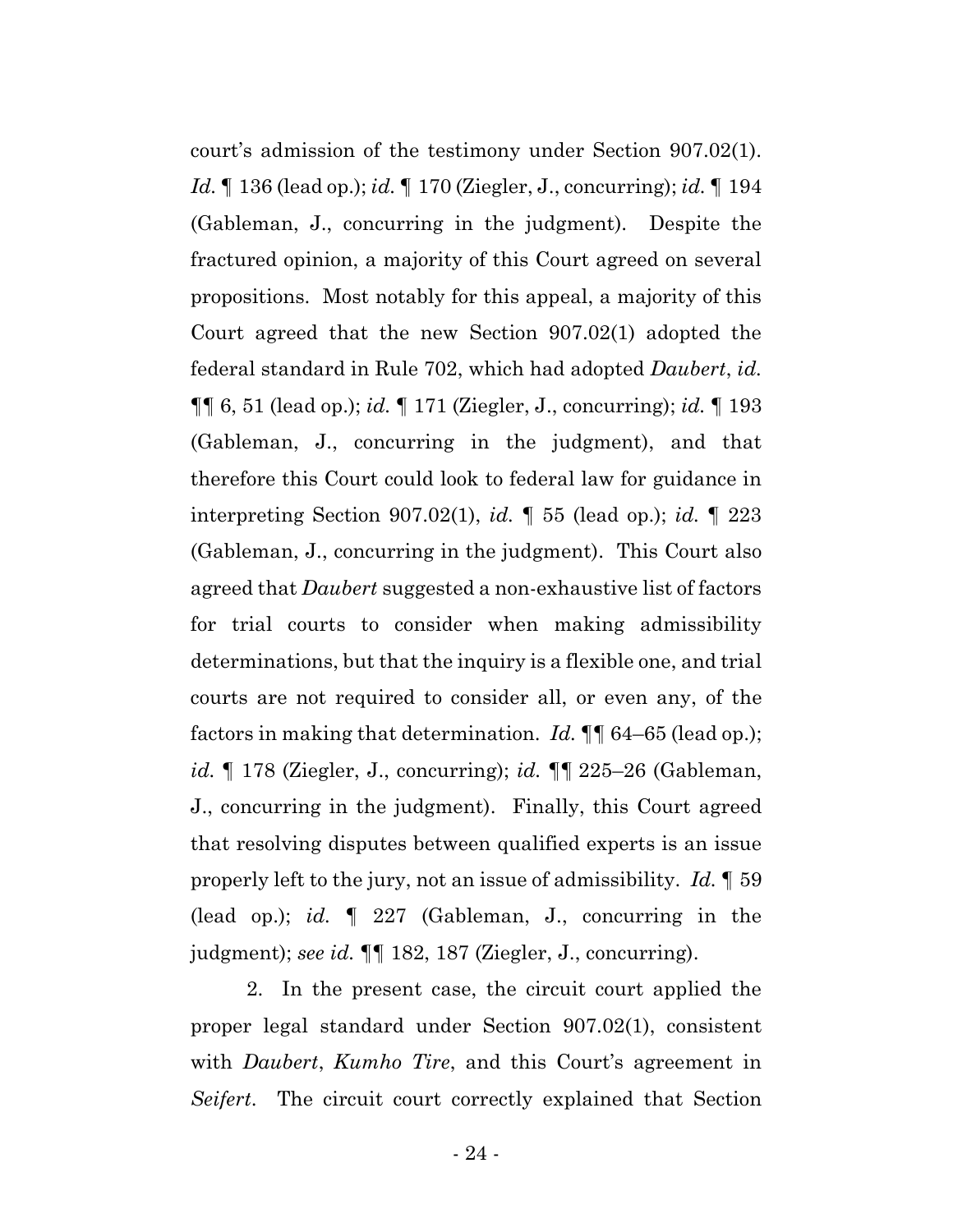907.02(1) "was revised in 2011 and tracks federal rule 702[,] also known as the Daubert standard . . . named after Daubert versus Merrell Dow Pharmaceuticals, 509 U.S. 579, 1993." R.65:47; *Seifert*, 2017 WI 2, ¶¶ 6, 51 (lead op.); *id.* ¶ 171 (Ziegler, J., concurring); *id.* ¶ 193 (Gableman, J., concurring in the judgment). Recognizing the "dearth of case law" interpreting Wisconsin's new *Daubert* standard, the circuit court also correctly acknowledged that it could "look to federal cases[ ] interpreting" the *Daubert* standard. R.65:47; *Seifert*, 2017 WI 2, ¶ 55 (lead op.); *id.* ¶ 223 (Gableman, J., concurring in the judgment).

The circuit court properly explained that there is a "gatekeeping" responsibility for trial courts with regard to expert testimony. *See* R.65:47–48; *Daubert*, 509 U.S. at 597. The court addressed the *Daubert* factors, including peer review, general acceptance, and whether the methods have been tested, <sup>6</sup> although the court correctly noted that the *Daubert* factors "do not constitute a definitive checklist or test" for admissibility. R.65:46–50; *Daubert*, 509 U.S. at 593– 94; *Kumho Tire*, 526 U.S. at 149–50. Ultimately, the circuit court correctly noted that what "Daubert sought to reject" was "junk science," R.65:49; *Joiner*, 522 U.S. at 153 (Stevens, J., concurring in part and dissenting in part), and that its gatekeeping inquiry is meant to determine whether the

<sup>6</sup> The court also addressed whether the instruments have known error rates. R.64:126.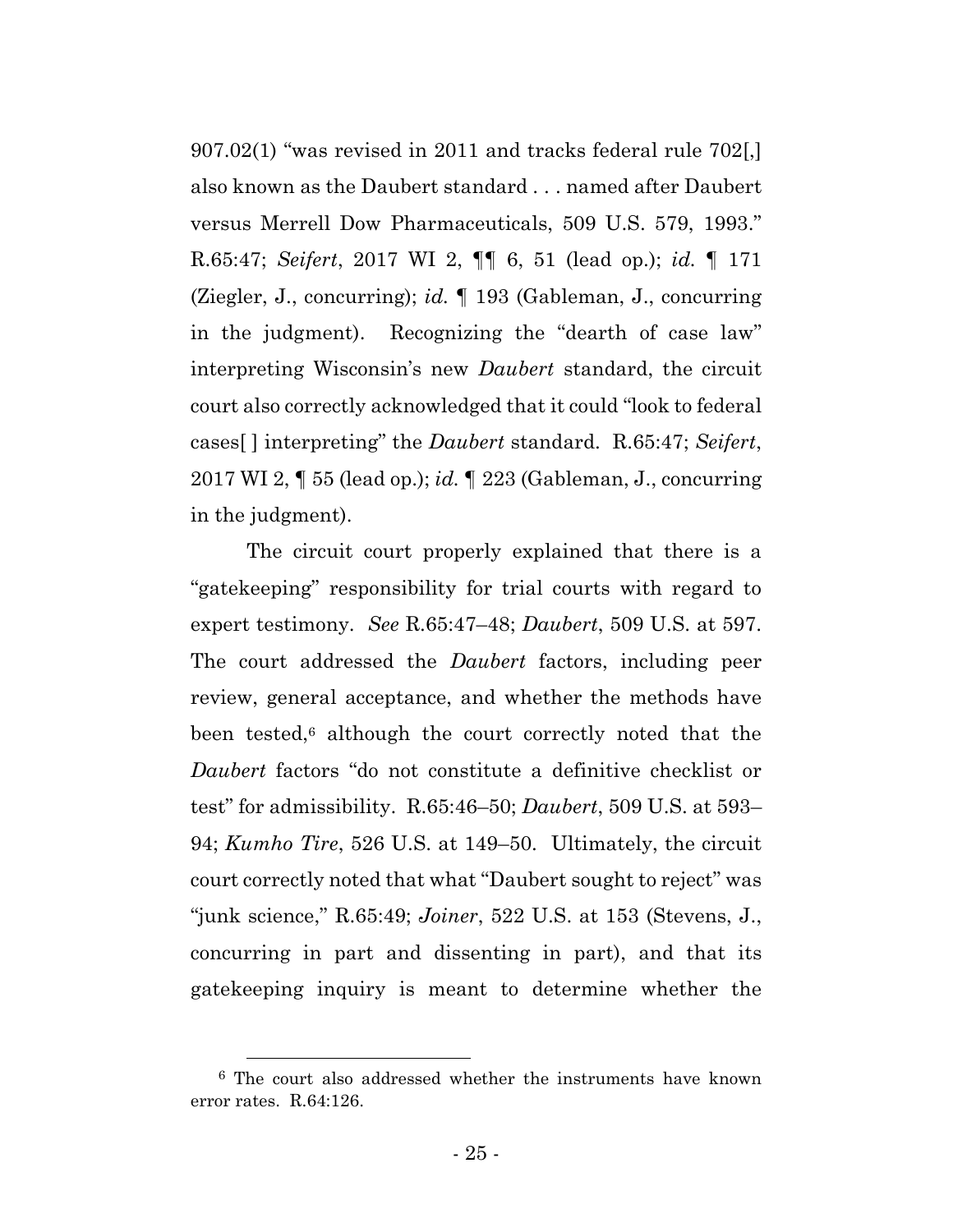expert "employs in the courtroom the same level of intellectual rigor that characterizes the practice of an expert in the [relevant] field," R.65:50; *Kumho Tire*, 526 U.S. at 152.

The court also correctly noted that Jones' "criticisms" of the instruments pertained to the "weight" the jury should assign to the testimony, "not [ ] admissibility." R.65:49–50. These criticisms fell well within the "range where experts might reasonably differ," and assessing such criticisms and competing expert testimony is properly the role of the jury. *Kumho Tire*, 526 U.S. at 153; *see infra* pp. 27–28.

3. Jones' arguments that the lower courts failed to apply the proper legal standard are unavailing.

As an initial matter, Jones' argument that the Court of Appeals failed to apply the *Daubert* standard, Opening Br. 14, is irrelevant, as the legal issue is whether the circuit court applied the correct legal standard. *See Kandutsch*, 2011 WI 78, ¶¶ 23–24. In any event, the Court of Appeals clearly applied the *Daubert* standard. *See* App. 102–03 (explaining that, under Section 907.02(1) "the circuit court is charged with the gatekeeping function" of *Daubert* and listing the four *Daubert* factors); App. 103 (explaining that the *Daubert*  factors are "flexible, with the ultimate goal being to test reliability"); App. 104 (explaining that the circuit court "considered the *Daubert* factors," including peer review and general acceptance, in finding that the instruments were not "junk science").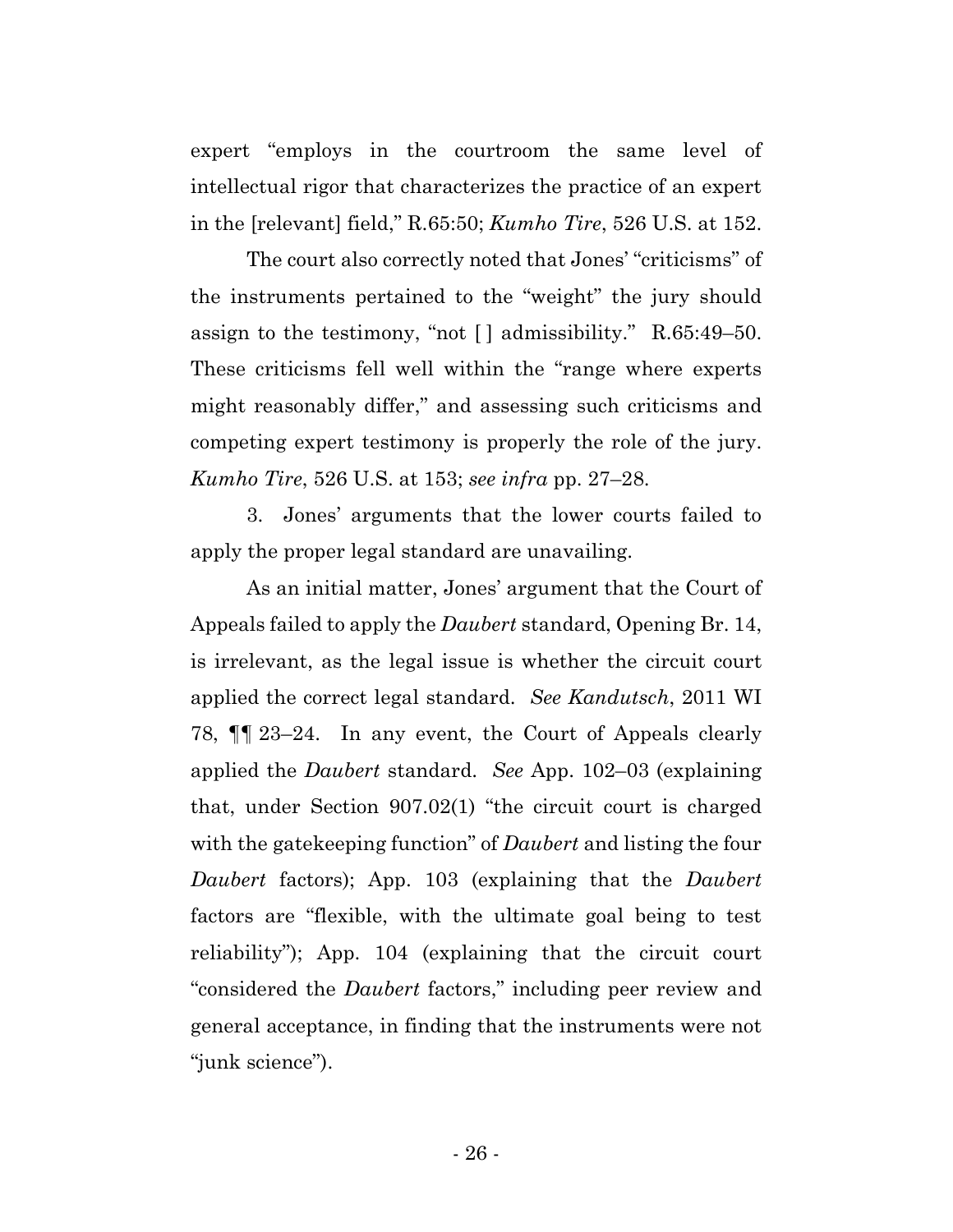To the extent Jones argues that the circuit court failed to apply the *Daubert* standard, Opening Br. 13–15, Jones is likewise wrong. The circuit court clearly employed the standard that the *Daubert* Court established for a methodology's reliability. *See Daubert*, 509 U.S. at 593–95. The circuit court articulated the *Daubert* standard and its own "gatekeeping" role to screen proffered expert testimony and ensure that the underlying methods are "reliable" rather than "junk science." R.65:47–50. Then it walked through the *Daubert* factors, even though the factors are not a "definitive checklist," and appropriately cited authority for the controlling standards and principles. R.65:47–50. As such, the circuit court applied the proper legal standard under *Daubert* and Section 907.02(1).

In the main, Jones takes issue with the circuit court's leaving for the jury the task of deciding between the conflicting views of the experts, Opening Br. 14–15, but that is precisely the task that the court *must* leave in the hands of the jury. Within the "range" of issues "where experts might reasonably differ," "the *jury* must decide among the conflicting views of different experts." *Kumho Tire*, 526 U.S. at 153 (emphasis added). If Jones believes that his expert is more credible than the State's, or that his expert's criticisms should be given more weight, then those issues should be put to the jury through "[v]igorous cross-examination, presentation of contrary evidence, and careful instruction on the burden of proof." *Daubert*, 509 U.S. at 596. Because that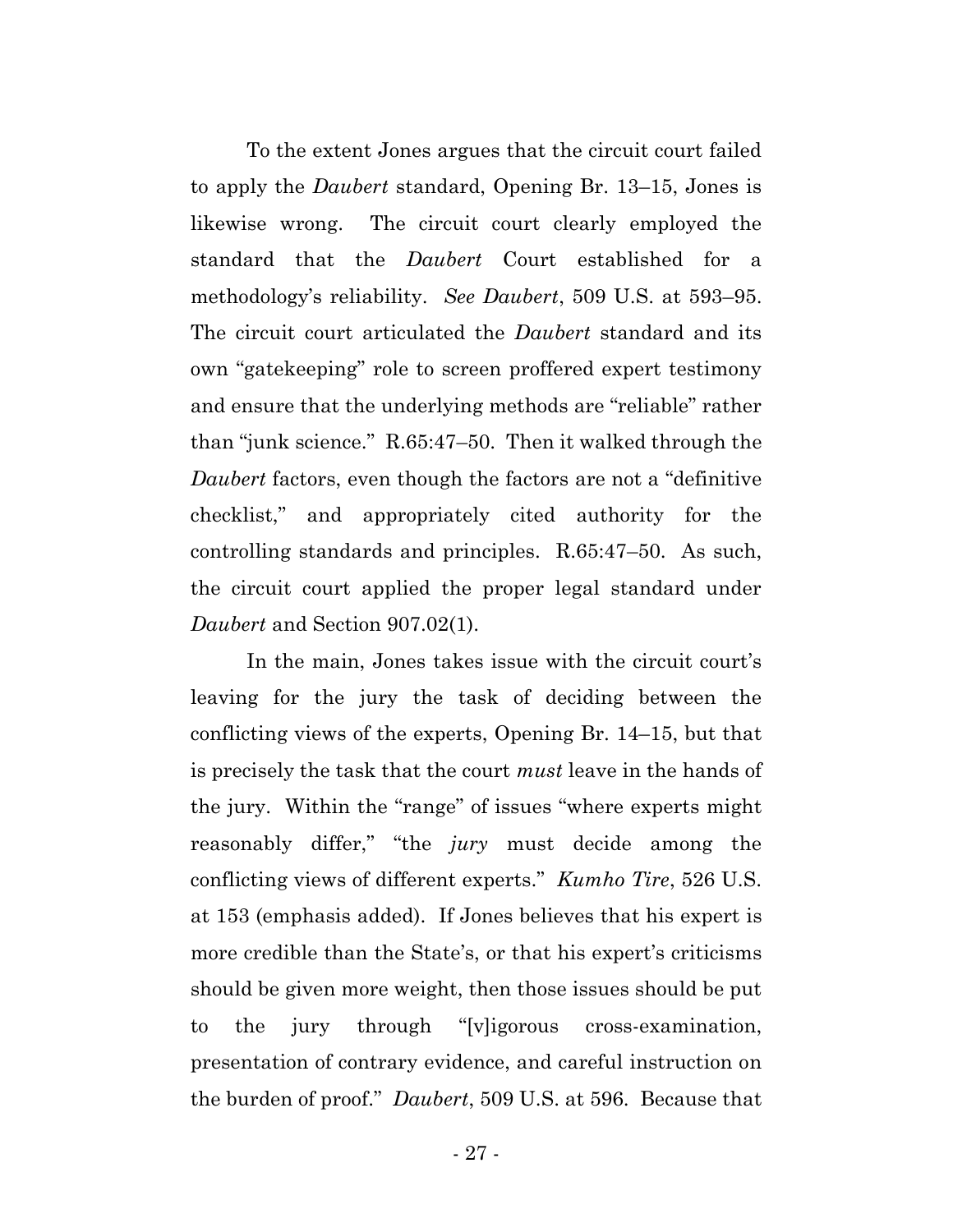is exactly what the circuit court did here, R.65:50, the court acted entirely in accord with the dictates of *Daubert* and Section 907.02(1).

### **B. The Circuit Court Did Not Erroneously Exercise Its Discretion In Applying The Proper Legal Standard**

1. Once a circuit court has identified the proper legal standard under Section 907.02(1), this Court upholds the circuit court's decision so long as it is reasonably supported by the facts or so long as the court rationally came to a reasonable conclusion. *118th St. Kenosha*, 2014 WI 125, ¶ 18; *Kandutsch*, 2011 WI 78, ¶ 23. Circuit courts have "broad discretion to admit or exclude evidence." *Kandutsch*, 2011 WI 78, ¶ 23. And because each case is different, and the same factors will not always apply to every admissibility determination, once the trial court has identified the proper standard for admissibility, the court "must have considerable leeway in ... determining whether particular expert testimony is reliable." *Kumho Tire*, 526 U.S. at 152. Thus, "'the court's choice of relevant factors within [the *Daubert*] framework and its ultimate conclusion as to admissibility' [are] reviewed for an erroneous exercise of discretion." *Seifert*, 2017 WI 2, ¶ 218 (Gableman, J., concurring in the judgment) (quoting *Lees v. Carthage Coll.*, 714 F.3d 516, 520 (7th Cir. 2013)).

2. The circuit court's application of Section 907.02(1) to the instruments in dispute here—the MnSOST-R and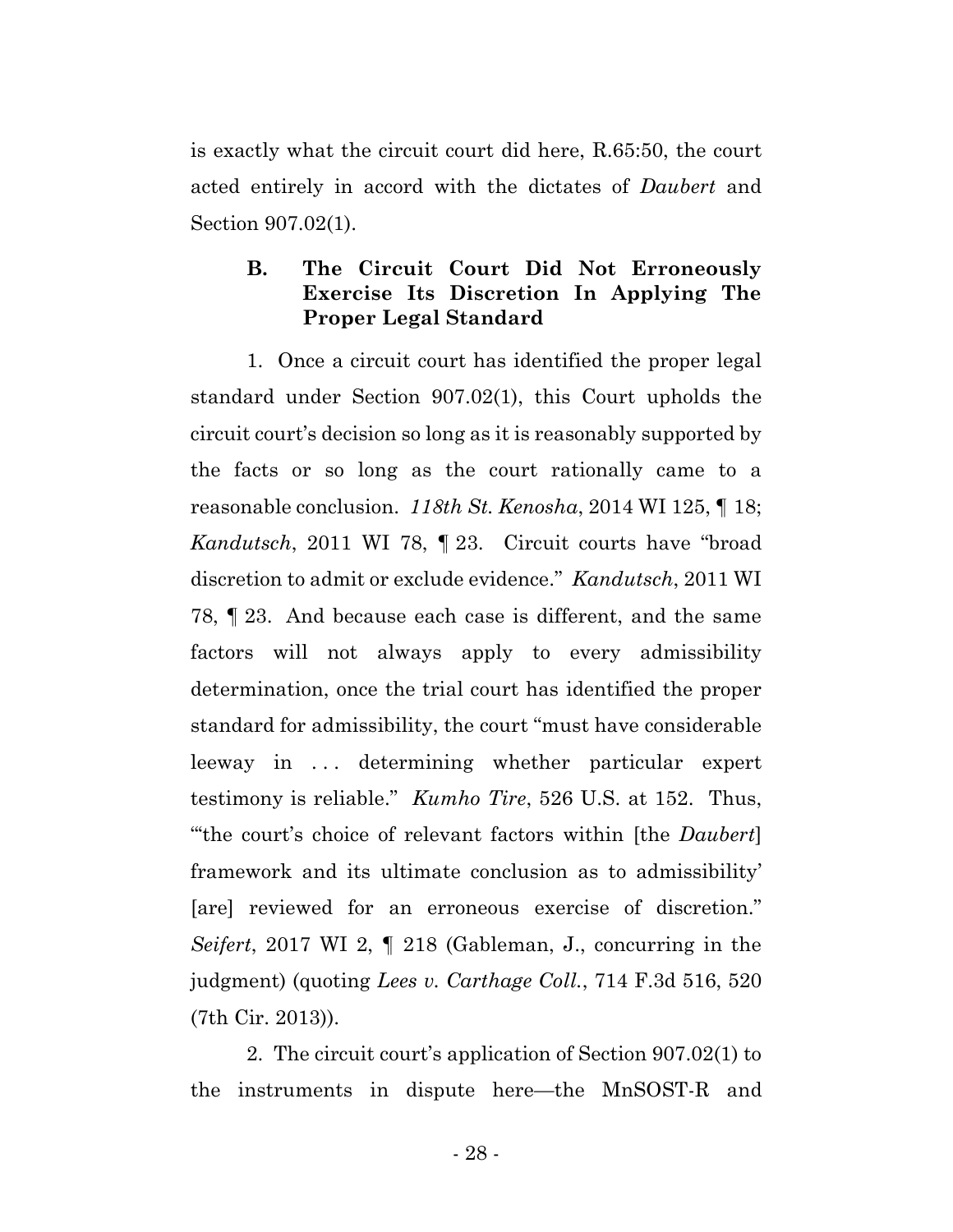RRASOR—fell squarely well within its broad range of discretion permissible under *Daubert*, *Kumho Tire*, and Wisconsin law. Indeed, the circuit court's decision admitting these instruments is consistent with the uniform decisions of courts around the country. *See supra* p. 3.

As an initial matter, Jones does not dispute the overwhelming majority of the considerations supporting the admissibility of Drs. Jurek's and Allen's testimony. He conceded below that Drs. Jurek and Allen were qualified, as they had both "worked for the[ir] respective agencies for a number of years and are both licensed psychologists." R.64:5; R.65:46. Jones also conceded that the testimony was helpful, as Chapter 980 cases often rely upon expert testimony as to mental illness and dangerousness. *See* R.24:2; R.65:41, 46; Opening Br. 7–8.

Jones does not appear to claim that the State's experts based their testimony upon insufficient facts or data. As Dr. Jurek explained, he relied upon a significant amount of historical information about Jones, including Jones' "[r]ecords from the Department of Corrections, police records, his history under supervision," including "information concerning . . . Jones's social history, his mental status, substance abuse history, sexual history, [and] treatment history." R.64:15. Doctor Allen also relied on records similar to those "others in the field of psychology use for purposes of conducting evaluations." R.64:103–04. Jones has not contended that the numerous records Dr. Jurek and Dr. Allen relied upon were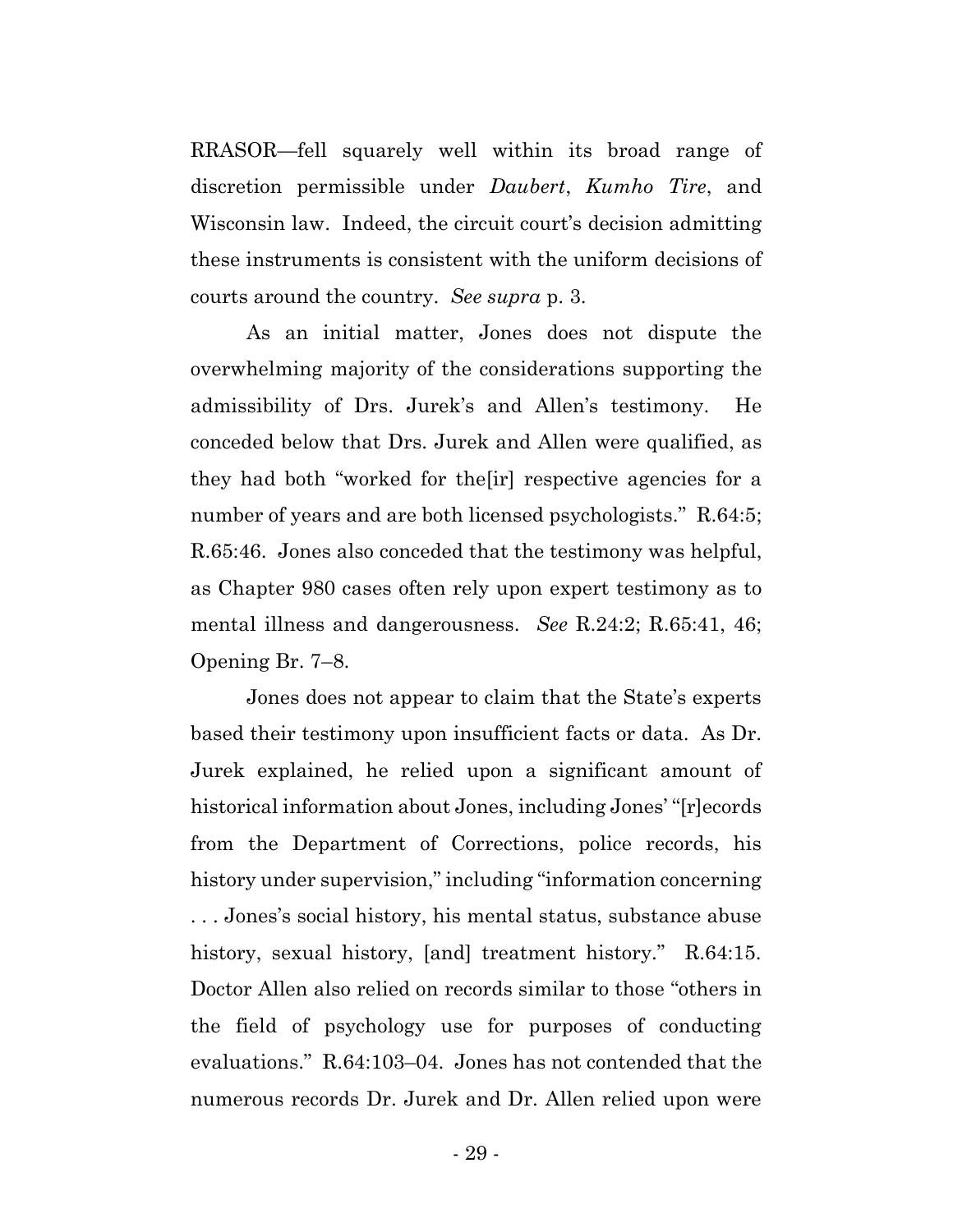somehow insufficient, or that their use of actuarial instruments in general was improper. R.64:5–6; *see generally*  R.24:1–9; Opening Br. 1–15; *see also* R.65:49 (circuit court finding that the records and actuarial instruments are "the type of information reasonably relied upon by experts in [the] field" when making these evaluations).

Jones likewise does not appear to challenge the experts' application of the methodology to the facts. Although Jones' original motion alleged, in a conclusory fashion, that the experts "applied [the] methods unreliably to the facts of this case," R.24:9, Jones never claimed that either of the State's experts used the instruments improperly by, for instance, failing to accurately input Jones' data into the instruments or incorrectly scoring the instruments. *See generally* R.24:1–9; Opening Br. 1–15; *see also* R.65:41 (Jones' counsel explaining that the issue is not "the best way to apply a particular actuarial instrument"); R.65:49 (circuit court finding that "there was no evidence suggesting or even challenging that" the experts did not reliably apply the methods to the facts).

Instead, Jones' only claim is that the methodology *itself*—use of the RRASOR and MnSOST-R at all—is unreliable, and therefore Dr. Jurek's testimony was not "the product of reliable . . . methods." Wis. Stat. § 907.02(1); *see*  R.64:5–6; R.65:41 (Jones' counsel explaining that the issue is "whether or not the [instruments] are reliable and valid");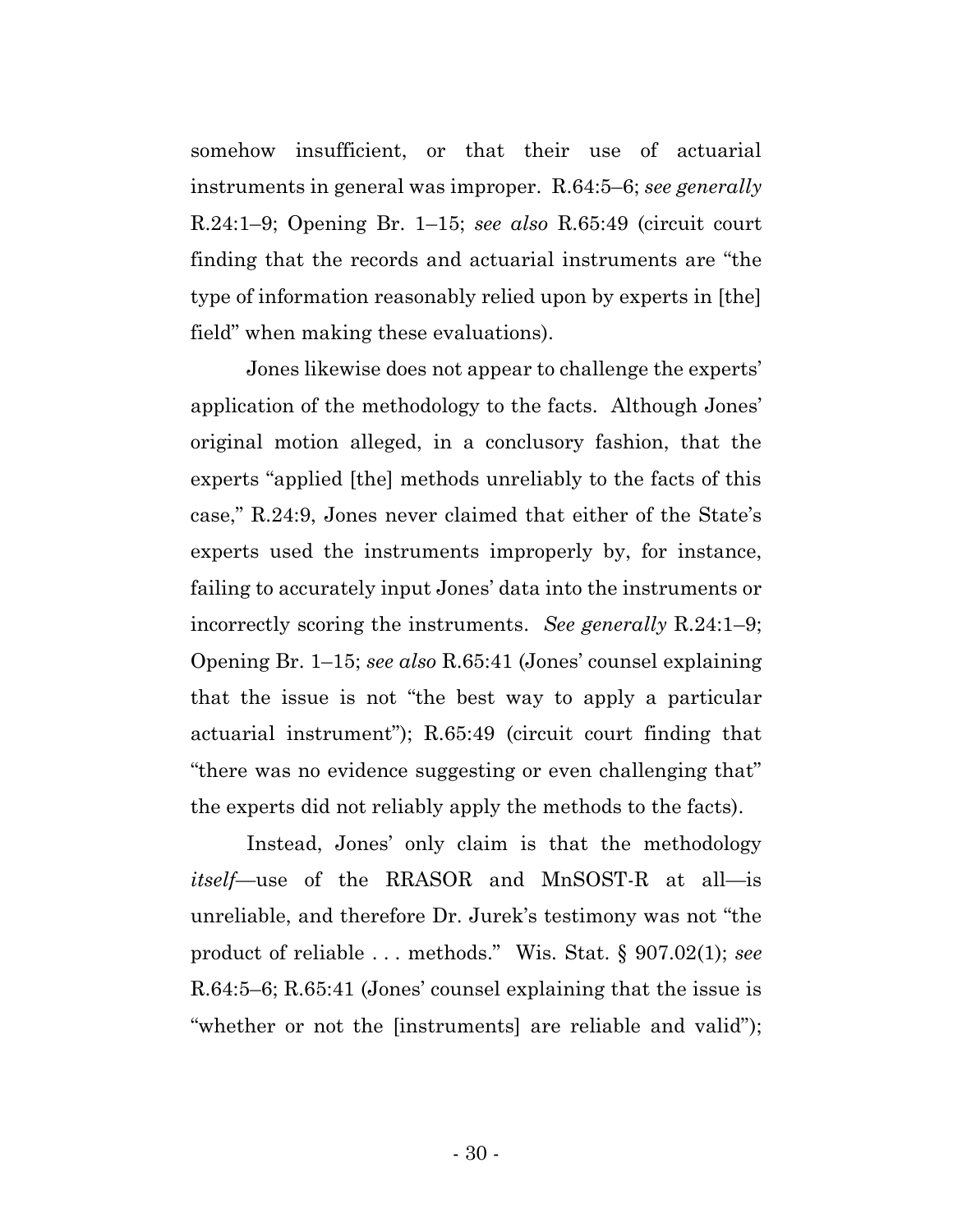Opening Br. 9–13. <sup>7</sup> With regard to this claim, the circuit court acted well within the bounds of its broad discretion in considering the *Daubert* factors—whether the methodology can and has been tested, whether it has been peer reviewed, whether it has a known error rate, and whether it is generally accepted—and found that the methods were reliable.

*Testing*. "Ordinarily, a key question to be answered in determining whether a theory or technique" is reliable is "whether it can be (and has been) tested." *Daubert*, 509 U.S. at 593. If a technique or theory is refutable, then it will qualify as "scientific" and thus more likely to be reliable. *Id.*; *see also* 1 David L. Faigman, et al., Mod. Sci. Evid. § 1:16 (2016–17 ed.) (explaining the relevance of this factor). And if a theory or technique has been tested, then its merit can be shown based upon "the degree to which it has survived attempts at falsification." Faigman, *supra*, § 1:16.

The circuit court reasonably found, based on the evidence in the record, that the instruments had been tested. R.65:48–49. Doctor Jurek testified that the MnSOST-R had been "found in over 12 research inquiries to have . . . a positive relationship with sexual recidivism." R.64:33, 39. He further testified that the RRASOR had been tested and crossvalidated 35 or 36 times and that those studies "found it to

<sup>7</sup> Jones does not challenge either of the instruments that Dr. Allen used: the Static 99 and Static 99-R. R.64:124; *see generally* Opening Br. 1–15. Although Jones originally challenged the Static 99, he has abandoned that challenge on appeal. *Supra* p. 17 n.4.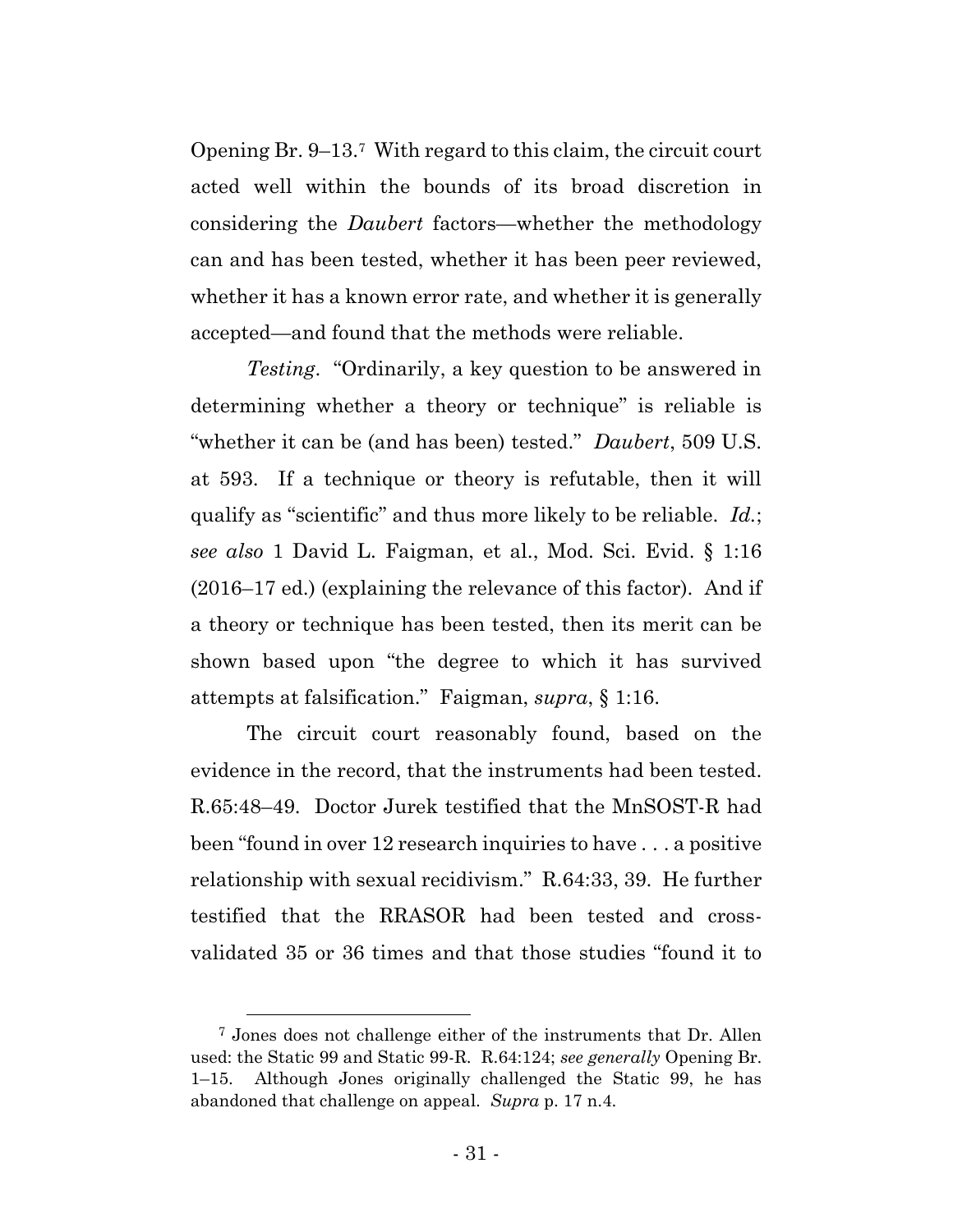have a relationship with sexual recidivism." R.64:49. Doctor Allen and Dr. Wollert both also testified that the RRASOR had been cross-validated. R.64:111; R.65:29. And an article Jones himself submitted to the court cited many examples of the MnSOST-R being tested. R.24:80–81.

Jones concedes that these instruments have been tested, but takes issue with Dr. Jurek's explanation of the results of the tests. Opening Br. 12–13. But if Jones disagrees with an expert's opinion regarding the results of various studies and how much weight should be given to those results, the proper forum for that disagreement is before the jury. *Kumho Tire*, 526 U.S. at 153; *Daubert*, 509 U.S. at 595. At the admissibility stage, what is relevant is that the method is capable of being and has been tested, because this indicates that the method is "scientific" and thus more likely to be reliable. *Daubert*, 509 U.S. at 593.

*Peer Review*. "Peer review" encompasses all "submission [of the methodology] to the scrutiny of the scientific community." *Id.* In professional communities, "peer review" means "critical evaluation [by the community] of the research on which the asserted expertise is based." Faigman, *supra*, § 1:23. Allowing a methodology to be scrutinized by the professional community "is a component of 'good science,' in part because it increases the likelihood that substantive flaws in methodology will be detected." *Daubert*, 509 U.S. at 593. Not all "'flaws in methodology' uncovered by peer review . . . equate to a lack of scientific validity, since . . . the alleged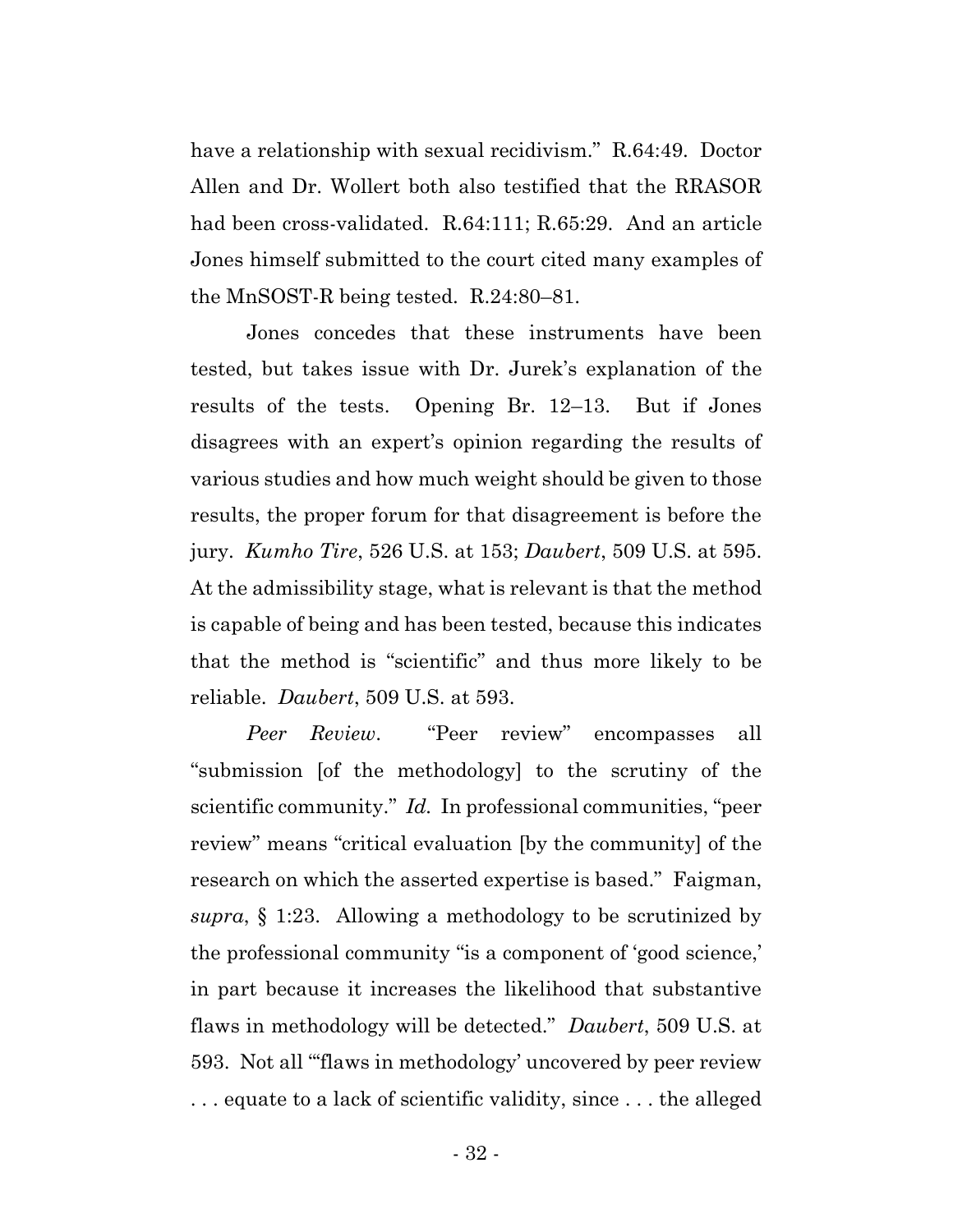flaws [might] go merely to the weight, not the admissibility, of the evidence and the testimony." *United States v. Bonds*, 12 F.3d 540, 559 (6th Cir. 1993). Notably, peer review "is not limited to deciding what gets published." Faigman, *supra*, § 1:23. Indeed, publication "is but one element of peer review," and "is not a *sine qua non* of admissibility" because "it does not necessarily correlate with reliability." *Daubert*, 509 U.S. at 593; *see also Smith v. Ford Motor Co.*, 215 F.3d 713, 720–21 (7th Cir. 2000) (holding that trial court had abused its discretion in finding expert testimony unreliable solely because the experts had not been published).

Here, the circuit court reasonably relied on sufficient evidence in the record that the instruments had been peer reviewed. R.65:48–49. Echoing *Daubert*, the circuit court correctly explained that "while publication in a journal is the most rigorous [form of peer review], it is not the only way to peer review." R.65:48. The MnSOST-R, although not originally published in a peer-reviewed journal, has been extensively reviewed by experts in the field, including by Jones' own expert. R.24:80–81; R.25:10; R.64:33–34, 64. For example, at least 12 research studies have confirmed its positive relationship with sexual recidivism. R. 64:33. As for RRASOR, although the original paper was not published in an academic journal, the instrument has been the subject of over 30 research studies and an abundance of review by experts in the field, including, again, Jones' own expert. R.24:107–110; R.64:49–50.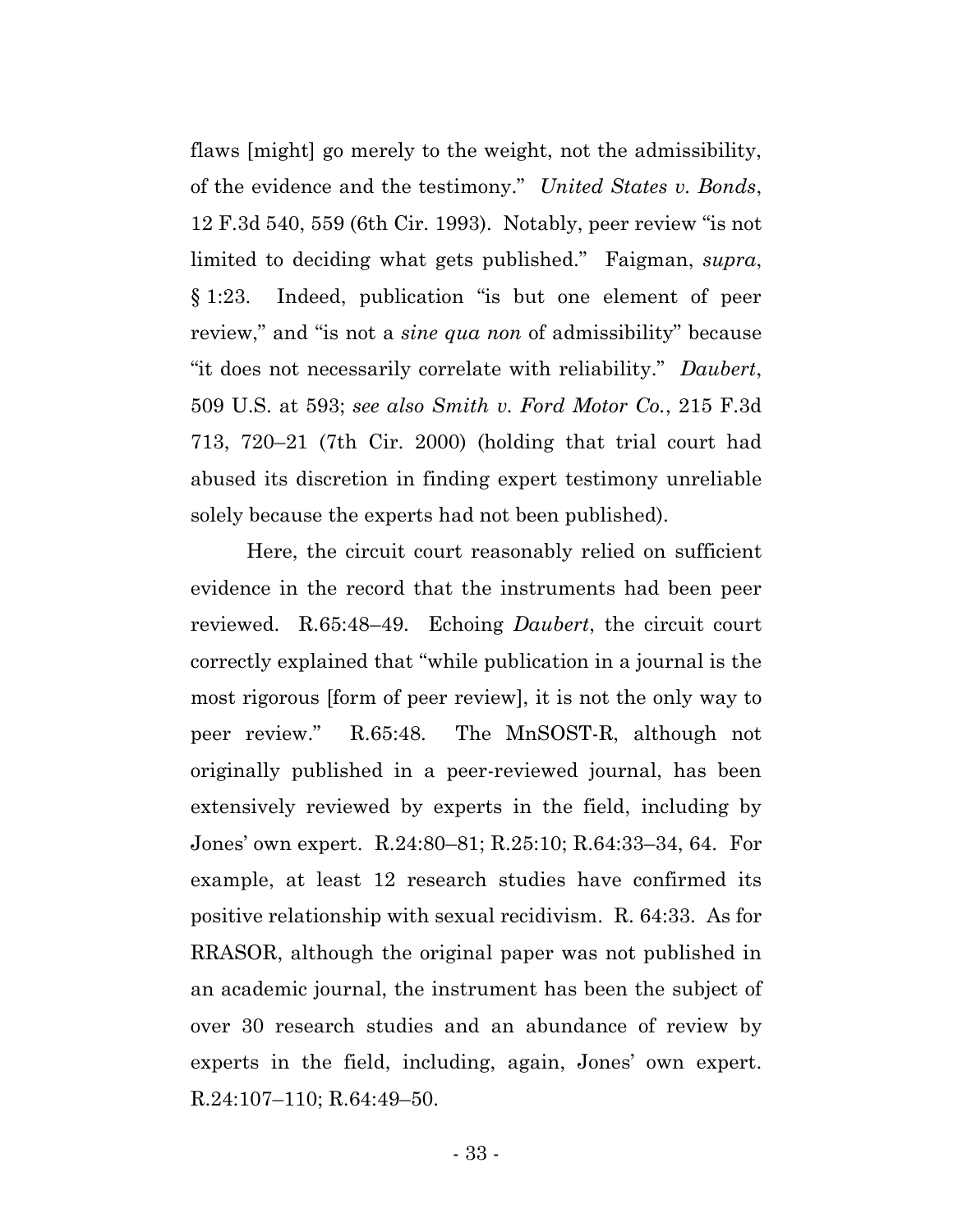Jones argues that "the fact that instruments have been discussed and criticized says nothing about their reliability." Opening Br. 14. To the contrary, *Daubert* explicitly included peer review as a factor for determining admissibility because methodologies that have been subjected to scrutiny are more likely to be reliable than those that have not. "[S]ubmission to the scrutiny of the scientific community is a component of 'good science.'" *Daubert*, 509 U.S. at 593. And not all criticisms of or alleged flaws in a methodology affect its reliability; some go instead to the weight to be accorded the methodology by the trier of fact. *Bonds*, 12 F.3d at 559; *see Kumho Tire*, 526 U.S. at 153.

*Error Rate*. When evaluating a particular technique, "the court ordinarily should consider the known or potential rate of error." *Daubert*, 509 U.S. at 594. It is important to note that "[a]ll applied science has some error rate associated with it," Faigman, *supra*, § 1:20, in part because "there are no certainties in science," *Daubert*, 509 U.S. at 590. However, if an error rate is "high enough" it can, "in close cases, determine the admissibility of the proffered testimony." Dana G. Deaton, *The Daubert Challenge to the Admissibility of Scientific Evidence*, 60 Am. Jur. Trials 1, § 15 (Oct. 2017).

In this case, the circuit court noted and Jones' counsel conceded that all of the instruments have known error rates, and Jones' counsel explained that his challenges were not based the instruments' error rates. R. 64:126. Nevertheless, Jones raises arguments here that the circuit court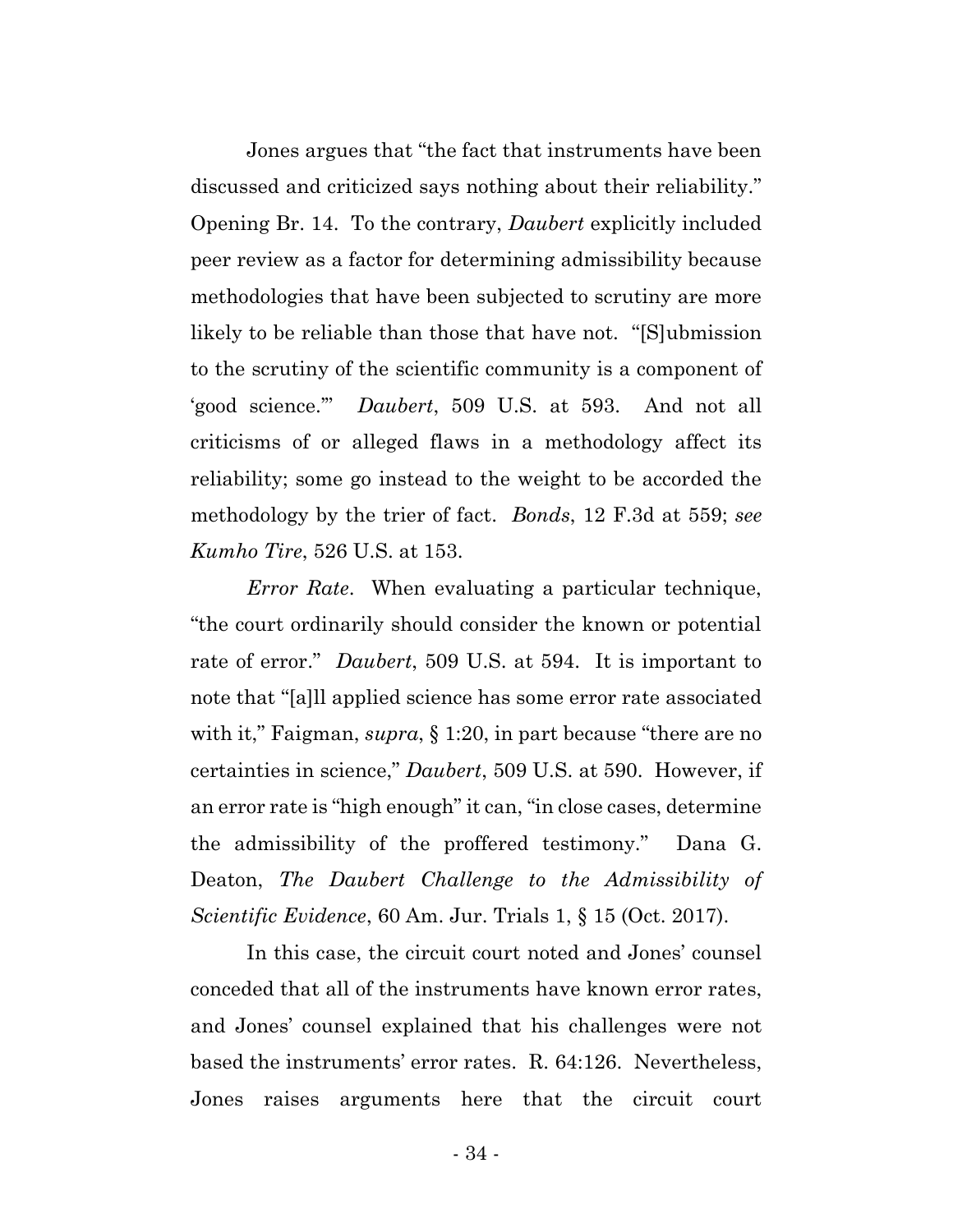erroneously credited Dr. Jurek's testimony regarding the instruments' error rates. Opening Br. 12–13. Yet as the circuit court noted, all actuarial instruments have "flaws," R.65:43, but this does not render them inadmissible. Indeed, as "there are no certainties in science," *Daubert*, 509 U.S. at 590, all techniques will have flaws and error rates. As long as the methodology is generally thought reliable in the field, the fact that a methodology has an error rate is not enough to exclude it. *See Bonds*, 12 F.3d at 560 (if a methodology is generally accepted, "it is implicit that the rate of error is acceptable to the scientific community").

*General Acceptance*. "Widespread acceptance" of a technique or method by the professional community "can be an important factor in ruling particular evidence admissible." *Daubert*, 509 U.S. at 594. The general acceptance test "is designed [ ] to uncover whether there is a general agreement of [experts] in the field that this [method or technique] is not based on a novel theory or procedure that is mere speculation or conjecture." *Bonds*, 12 F.3d at 562 (citation omitted).

The circuit court reasonably found, based on the evidence in the record, that "[t]hese actuarial tools are widely used in predicting recidivism in sex offenders." R.65:49. Jones' own submission to the circuit court confirmed that "[s]ince its inception, MnSOST-R has been one of the most widely used sex offender risk-assessment tools." R.24:80. And even Jones' own expert, Dr. Wollert, and his colleagues had used the RRASOR. R.64:111-12; R.65:28. Indeed, courts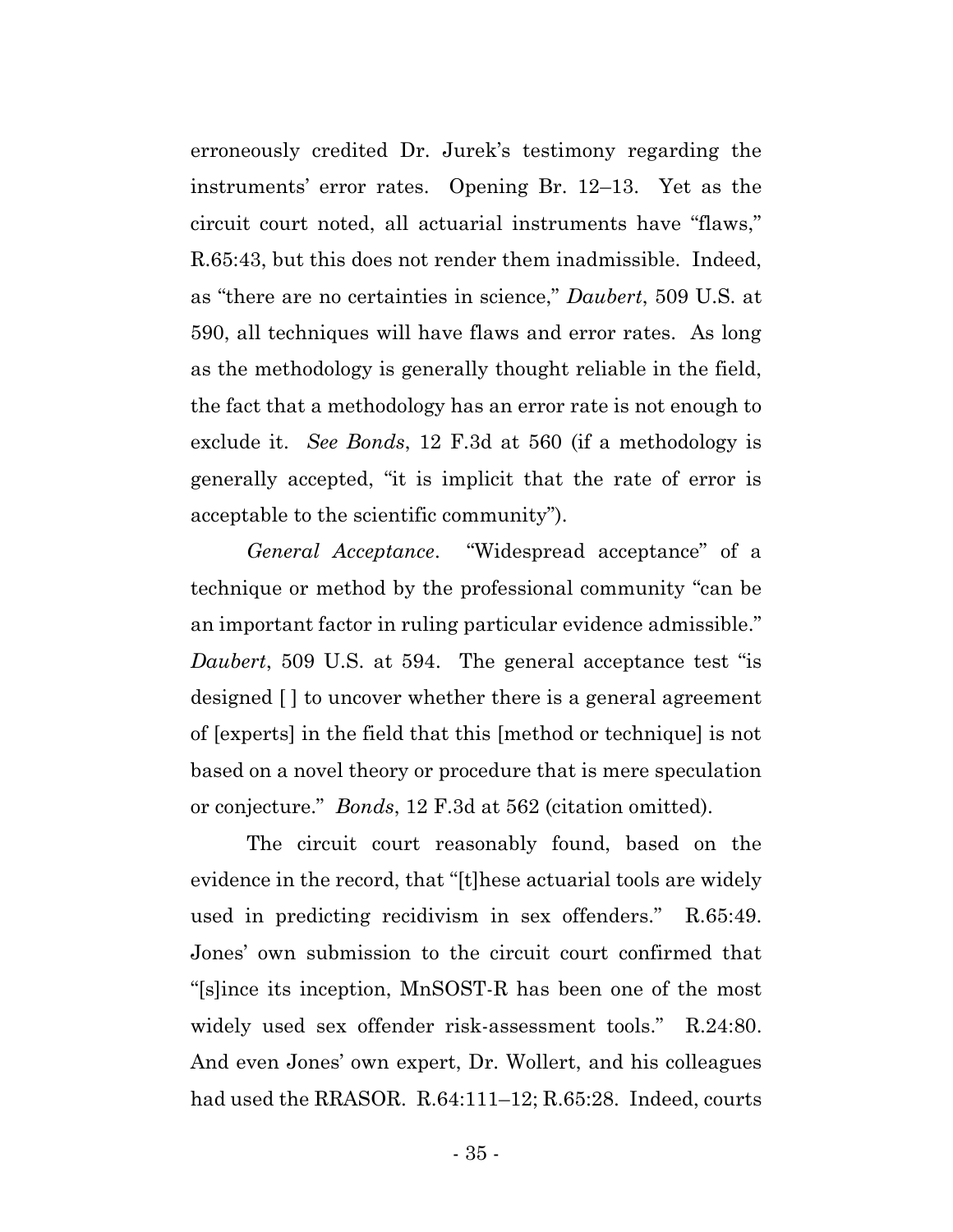across the country have found that these instruments are generally accepted by the relevant professional community. *See In re Commitment of Simons*, 821 N.E.2d 1184, 1192–96 (Ill. 2004) ("there is no question that [actuarial risk assessment] is generally accepted by professionals who assess sexually violent offenders") (collecting cases).

Jones argues that the circuit court did not have a sufficient basis to conclude that the MnSOST-R and RRASOR are "widely used," Opening Br. 13–14, and cites a survey never presented to the circuit court (as it was published more than three years after the court's decision) as proof that the court erroneously exercised its discretion in this regard, Opening Br. 14  $\&$  n.5.<sup>8</sup> Ignoring the fact that Jones himself provided the circuit court with evidence that the instruments were widely used, R.24:80, the court heard sufficient testimony at the hearing to establish this fact, R.64:25; R.64:125 (referencing a published article explaining that the RRASOR and MnSOST-R are both in use in the field);

<sup>8</sup> This is not the only extra-record evidence that Jones relies upon to argue that the circuit court erroneously exercised its discretion. *See*  Opening Br.  $11-12 \& n.4$  (relying on an affidavit executed more than a year after the circuit court's decision and submitted in an unrelated case). However, determining whether the circuit court erroneously exercised its discretion depends upon whether the court's decision was reasonably supported by sufficient facts *in the record*. *See 118th St. Kenosha*, 2014 WI 125, ¶ 18. And relying on evidence that not only was not submitted to the circuit court, but was not even in existence at the time the court made its ruling, is wholly improper. *See United States v. Phillips*, 914 F.2d 835, 840 (7th Cir. 1990) ("An appellant may not attempt to build a new record on appeal to support his position with evidence that was never admitted in the court below.").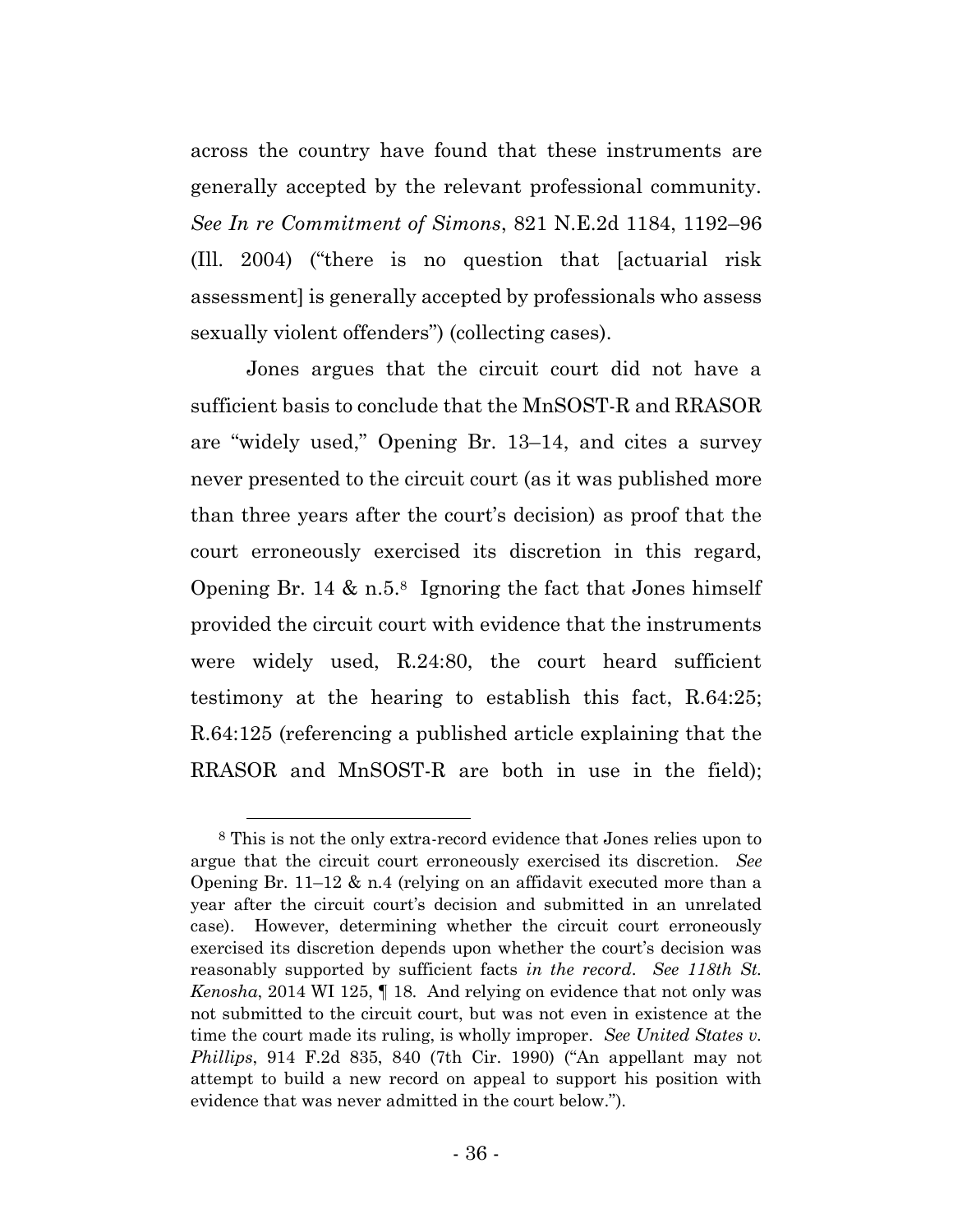R.65:28. Thus, there were sufficient facts in the record supporting the circuit court's entirely reasonable conclusion that these instruments are generally accepted in the professional community.

### **CONCLUSION**

The decision of the Court of Appeals should be affirmed.

Dated this 1st day of December, 2017.

Respectfully submitted,

BRAD D. SCHIMEL Attorney General

MISHA TSEYTLIN Solicitor General

AMY C. MILLER Assistant Solicitor General State Bar #1101533 *Counsel of Record*

Wisconsin Department of Justice 17 W. Main Street Post Office Box 7857 Madison, Wisconsin 53707-7857 (608) 267-8938 *millerac@doj.state.wi.us* 

Attorneys for the State of Wisconsin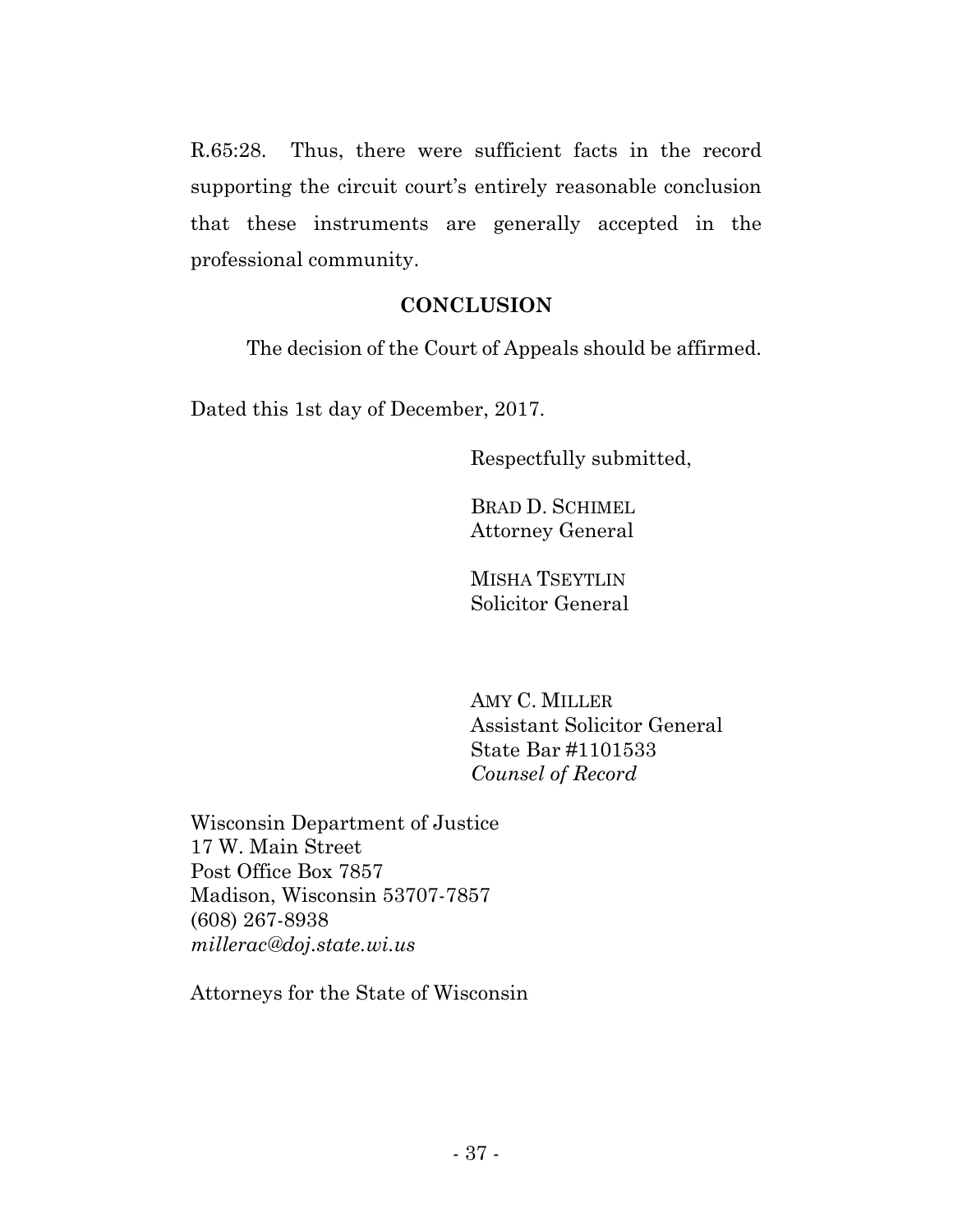# **CERTIFICATION**

I hereby certify that this brief conforms to the rules contained in Wis. Stat. § 809.19(8)(b), (c) for a brief produced with a proportional serif font. The length of this brief is 8,618 words.

Dated this 1st day of December, 2017.

AMY C. MILLER Assistant Solicitor General

\_\_\_\_\_\_\_\_\_\_\_\_\_\_\_\_\_\_\_\_\_\_\_\_\_\_\_